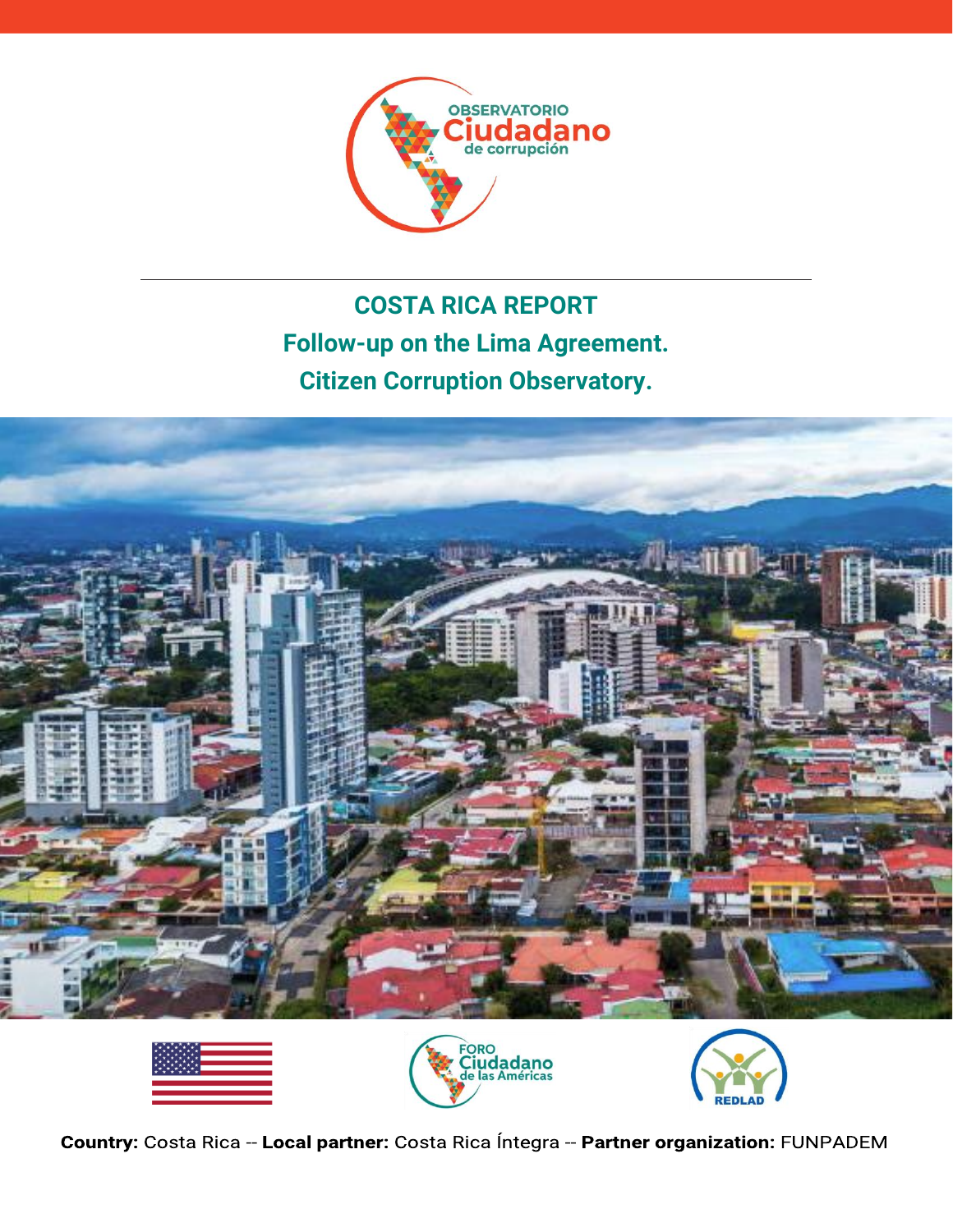



### <span id="page-1-0"></span>**Working Group**

| Tracy Rivera Obando       | Coordinator  |
|---------------------------|--------------|
| Douglas Chacón Sandí      | Researcher   |
| Jessica Castañeda Collado | Communicator |
| Jazmín Mena Villalta      | Assistant    |

#### **Representatives of Civil Society Organizations**

| Diego Acuña Picado            | Fundación para la Paz y la Democracia (FUNPADEM)                                        |  |
|-------------------------------|-----------------------------------------------------------------------------------------|--|
| Silvia Álvarez                | Fundación Sordos con vos                                                                |  |
| Manuel Pérez García           | Fundación Arias - Para la Paz y el Progreso Humano                                      |  |
| Temístocles Guerra Vargas     | Asociación de Desarrollo Sostenible LGTBI Costa Rica<br>(ADS)                           |  |
| Daniela Bolaños Torres        | Centro de Investigación y Promoción para América<br>Central de Derechos Humanos (CIPAC) |  |
| Francisco Rodríguez Gutiérrez | Asociación Costarricense de<br>Personas<br>con<br>Discapacidad Visual (ACOPEDIV)        |  |
| Ignacio Alfaro Marín          | Abriendo Datos Costa Rica                                                               |  |
| Damaris Vigot Aguilar         | <b>Territorios Seguros</b>                                                              |  |
| Natasha Jiménez Mata          | Espacio Latinoamericano de Sexualidades y Derechos<br>(MULABI)                          |  |
| Candelario Gómez Galindo      | Fundación Centro de Orientación Indígena                                                |  |

#### **Special thanks**

| Andrés Araya Montezuma      | Asociación Costa Rica Íntegra                                                            |  |
|-----------------------------|------------------------------------------------------------------------------------------|--|
| Evelyn Villarreal Fernández | Asociación Costa Rica Íntegra                                                            |  |
| Marcela Zamora Ovares       | Ministerio de Relaciones Exteriores y Culto<br>(Ministry of Foreign Affairs and Worship) |  |
| Carol Arce Echeverría       | Ministerio de Relaciones Exteriores y Culto<br>(Ministry of Foreign Affairs and Worship) |  |

#### **Image:** Shutterstock.

*"This project is possible thanks to the support of the Office of Hemispherical Western Matters of the Department of State of the United States. This document was funded by a grant from The United States Department of State. These opinions, findings and conclusions stated herein are those of the authors and do not necessarily reflect those of The United States Department of State."*





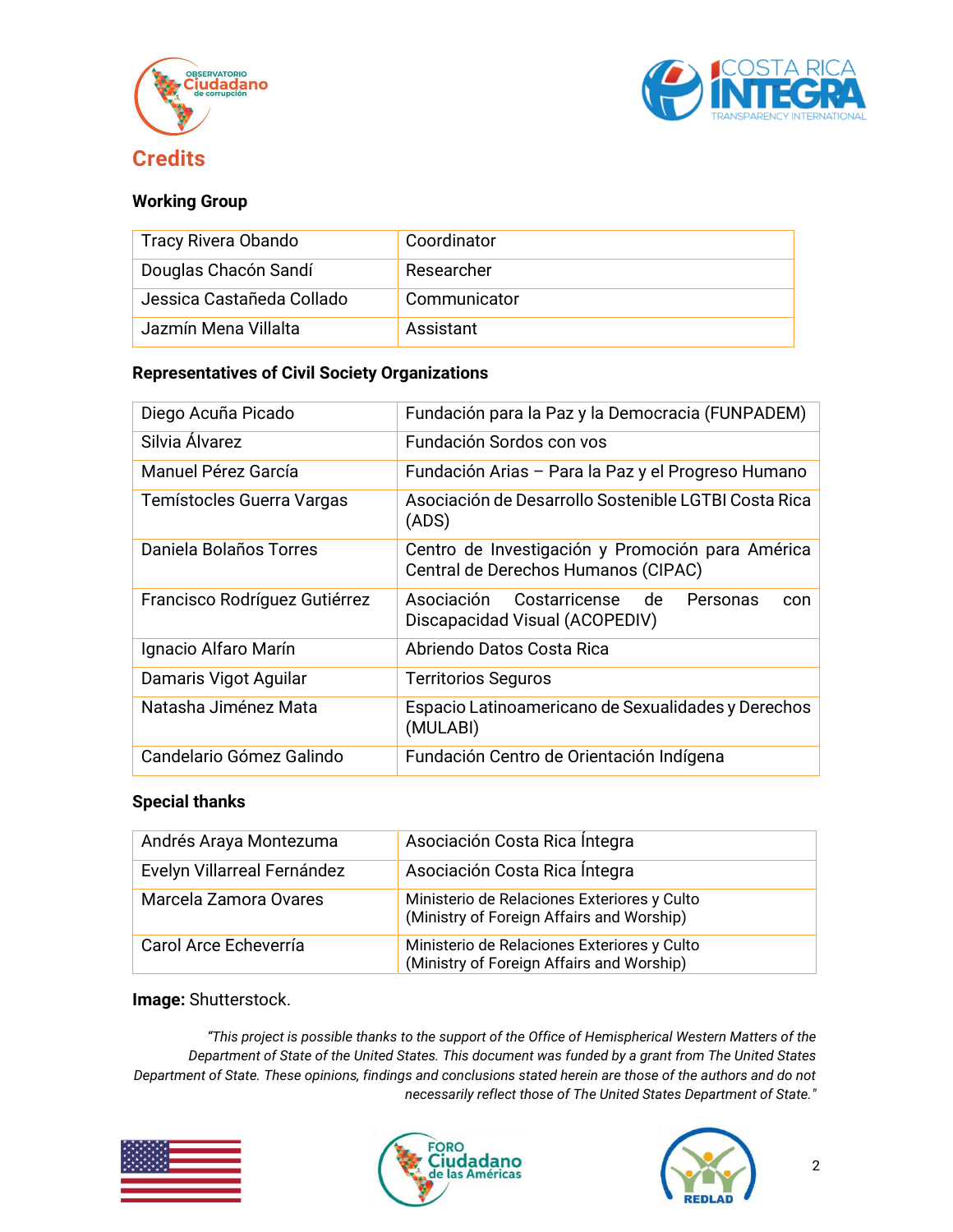



## **Table of Contents**

| Transparency, Access to Information, Protection of Whistleblowers, and Human Rights,            |  |
|-------------------------------------------------------------------------------------------------|--|
|                                                                                                 |  |
| Prevention of corruption in public works and public procurement and contracting  18             |  |
| International Legal Cooperation; the Fight Against Bribery, International Corruption,           |  |
|                                                                                                 |  |
| Progress and weaknesses in anti-corruption actions as a follow-up on the Lima                   |  |
|                                                                                                 |  |
|                                                                                                 |  |
| Transparency, Access to Information, Protection of Whistleblowers, and Human Rights,            |  |
|                                                                                                 |  |
| Prevention of corruption in public works and public procurement and contracting27               |  |
| International Legal Cooperation; the Fight Against Bribery, International Corruption, Organized |  |
|                                                                                                 |  |
|                                                                                                 |  |
|                                                                                                 |  |
|                                                                                                 |  |





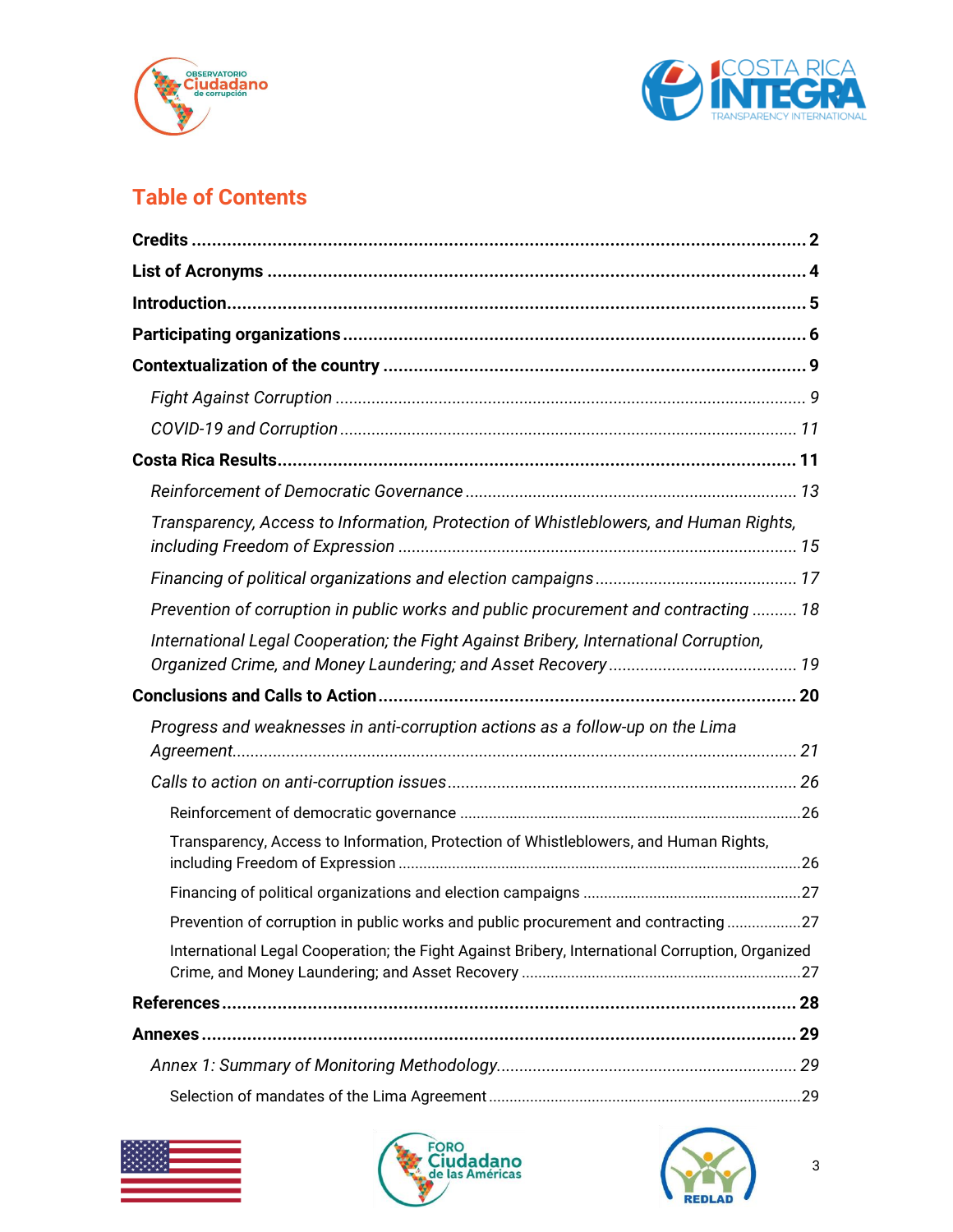



| Transparency, Access to Information, Protection of Whistleblowers, and Human Rights,            |  |
|-------------------------------------------------------------------------------------------------|--|
|                                                                                                 |  |
| Prevention of Corruption in Public Works and Public Procurement and Contracting32               |  |
| International Legal Cooperation; the Fight Against Bribery, International Corruption, Organized |  |

## <span id="page-3-0"></span>**List of Acronyms**

| <b>ACOPEDIV</b> | Asociación Costarricense de Personas con Discapacidad Visual                    |  |  |
|-----------------|---------------------------------------------------------------------------------|--|--|
| <b>ADS</b>      | Asociación de Desarrollo Sostenible LGTBI Costa Rica                            |  |  |
| <b>IACAC</b>    | Inter-American Convention against Corruption                                    |  |  |
| <b>CIPAC</b>    | Centro de Investigación y Promoción para América Central de<br>Derechos Humanos |  |  |
| <b>UNCAC</b>    | United Nations Convention against Corruption                                    |  |  |
| <b>CRÍ</b>      | Asociación Costa Rica Íntegra                                                   |  |  |
| <b>CFA</b>      | <b>Citizen Forum of the Americas</b>                                            |  |  |
| <b>FUNPADEM</b> | Fundación para la Paz y la Democracia                                           |  |  |
| <b>INAMU</b>    | Instituto Nacional de las Mujeres                                               |  |  |
| <b>LCCEIFP</b>  | Law against Corruption and Illicit Enrichment in the Civil Service              |  |  |
| <b>MEIC</b>     | Ministry of Economy, Industry and Trade                                         |  |  |
| <b>MULABI</b>   | Espacio Latinoamericano de Sexualidades y Derechos                              |  |  |
| <b>CCO</b>      | <b>Citizen Corruption Observatory</b>                                           |  |  |
| <b>SDG</b>      | Sustainable Development Goals                                                   |  |  |
| <b>OAS</b>      | <b>Organization of American States</b>                                          |  |  |
| <b>NGO</b>      | Non-Governmental Organization                                                   |  |  |
| <b>CSO</b>      | <b>Civil Society Organizations</b>                                              |  |  |
| <b>PASCA</b>    | Project "Civil Society Participation in the Summit of the Americas"             |  |  |
| <b>REDLAD</b>   | Latin American and Caribbean Network for Democracy                              |  |  |
| <b>SICOP</b>    | <b>Integrated Public Procurement System</b>                                     |  |  |
| TI              | <b>Transparency International</b>                                               |  |  |
|                 |                                                                                 |  |  |





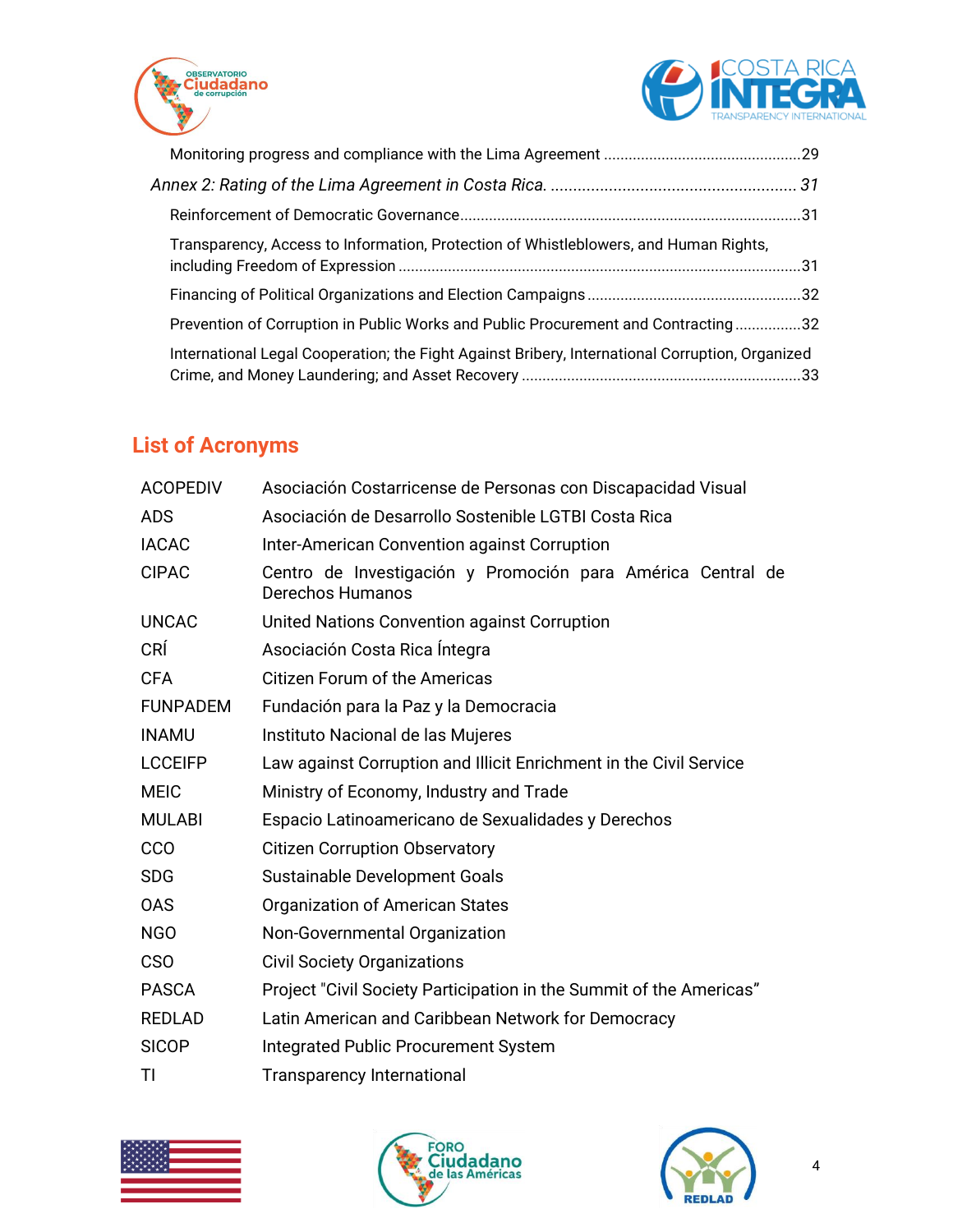



## <span id="page-4-0"></span>**Introduction**

The Citizen Corruption Observatory (CCO) is a shared effort between the Citizen Forum of the Americas (CFA), the Latin American and Caribbean Network for Democracy (REDLAD), national chapters of Transparency International (TI) in Latin America and Civil Society Organizations (CSOs) from more than 19 countries in the Americas.

This initiative was created with the aim of promoting citizen participation and monitoring the progress of government actions and the challenges they face, within the framework of compliance with the Lima Agreement, as well as to systematically investigate, document, and analyze evidence on the effectiveness of anti-corruption efforts in the region.

Within the framework of the Project "Citizen Corruption Observatory - Follow-up on the Lima Agreement," the CCO in Costa Rica was born as a coalition of civil society organizations and social actors in the country that have a high level of interest and capacity for influence in the issues of fight against corruption and/or the Summits of the Americas processes.

This Observatory has been working on monitoring compliance with the agreements adopted by the governments of the hemisphere at the VIII Summit of the Americas held in 2018 in Lima, Peru, and promoting citizen participation in the fight against corruption with the ultimate aim of strengthening the CFA and, in turn, offering technical support to the implementation of Civil Society Participation in the Summit of the Americas (PASCA, by its Spanish initials) project. The Lima Agreement, "Governance against Corruption", a document resulting from the Summit, was an opportunity to endorse and ratify previous international commitments in the fight against corruption.

Since March 2021, work sessions have been held for the preparation of the Monitoring Report of prioritized commitments, as detailed below:

| <b>Session</b> | <b>Modality</b> | <b>Description</b>                                                                            | <b>Date</b> |
|----------------|-----------------|-----------------------------------------------------------------------------------------------|-------------|
| First          | Virtual         | Project overview                                                                              | March 13    |
| Second         | Virtual         | Socialization of the follow-up methodology to the Lima<br>Agreement                           | March 20    |
| Third          | Virtual         | Monitoring and support to the process of collecting and March 27<br>recording information.    |             |
| Fourth         | Face-to-face    | Socialization of the information collected and recorded.                                      | April 10    |
| Fifth          | Virtual         | Monitoring and support to the process of collecting and<br>recording information (continued). | April 24    |
|                |                 | Qualification of commitments according to monitoring criteria<br>and information collected.   |             |
| Sixth          | Virtual         | discussion<br><b>Socialization</b><br>оf<br>the<br>qualification<br>оf<br>and<br>commitments. | May 8       |

#### **Table 1. Group work sessions of the CCO in Costa Rica.**





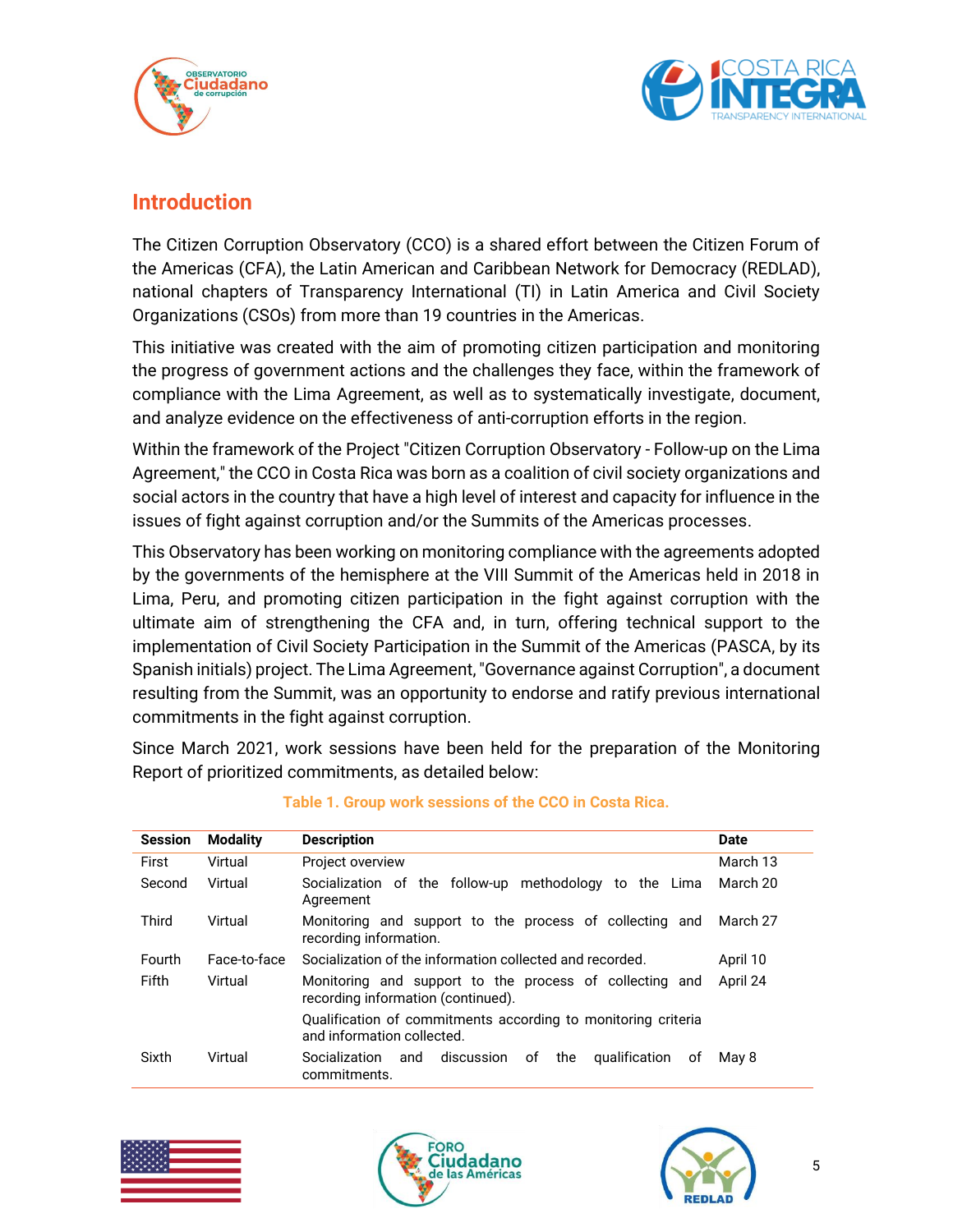



| Seventh                     | Virtual      | Socialization and discussion of the qualification of commitments<br>(continued).       | Mav 10  |
|-----------------------------|--------------|----------------------------------------------------------------------------------------|---------|
| Eighth                      | Virtual      | Validation of the results, conclusions, and recommendations of<br>the National Report. | June 15 |
| Ninth                       | Face-to-face | Socialization and approval of the National Report.                                     | July 3  |
| Source: Prepared by author. |              |                                                                                        |         |

Moreover, Working Group meetings, peer sessions with each of the CSOs making up the CCO in Costa Rica, individually, and coordination and follow-up meetings were held with the Central Project Team.

This National Report compiles the main results, conclusions, and recommendations of the follow-up on the commitments of the Lima Summit based on the methodology established within the framework of the project, which was built as a participatory tool of civil society, which values the regulatory and practical advances that governments have made during the last two years on 19 issues related to the fight against corruption $^1\!\!$  .

To this end, the document was structured in four sections, as follows: presentation of the CSOs making up the CCO in Costa Rica, socio-economic contextualization, and the fight against corruption in the country, presentation of follow-up results to the progress and fulfillment of the Lima Agreement and, finally, general conclusions and recommendations that are considered urgent or necessary to have significant and consolidated actions to fight corruption in Costa Rica.

## <span id="page-5-0"></span>**Participating organizations**

This section briefly describes the CSOs making up the CCO in Costa Rica, selected based on the level of interest and influence that these organizations have on issues concerning fight against corruption and/or the Summits of the Americas processes.

The work of each of these organizations is mentioned below, as well as the role played within the framework of the Project.



**Asociación Costa Rica Íntegra (CRÍ)** is a non-governmental organization (NGO) that serves as Transparency International's National Contact for Costa Rica. Its work focuses on the

promotion of a national integrity system from society based on the principles of Transparency, Probity and Anti-Corruption.

<sup>&</sup>lt;sup>1</sup> To learn more about this project, you can visit the website of Observatorio Ciudadano de Corrupción de las [Américas](https://occ-america.com/) or the website o[f Asociación Costa Rica Íntegra.](https://costaricaintegra.org/observatorio-ciudadano-de-corrupcion-de-las-americas-occ/)





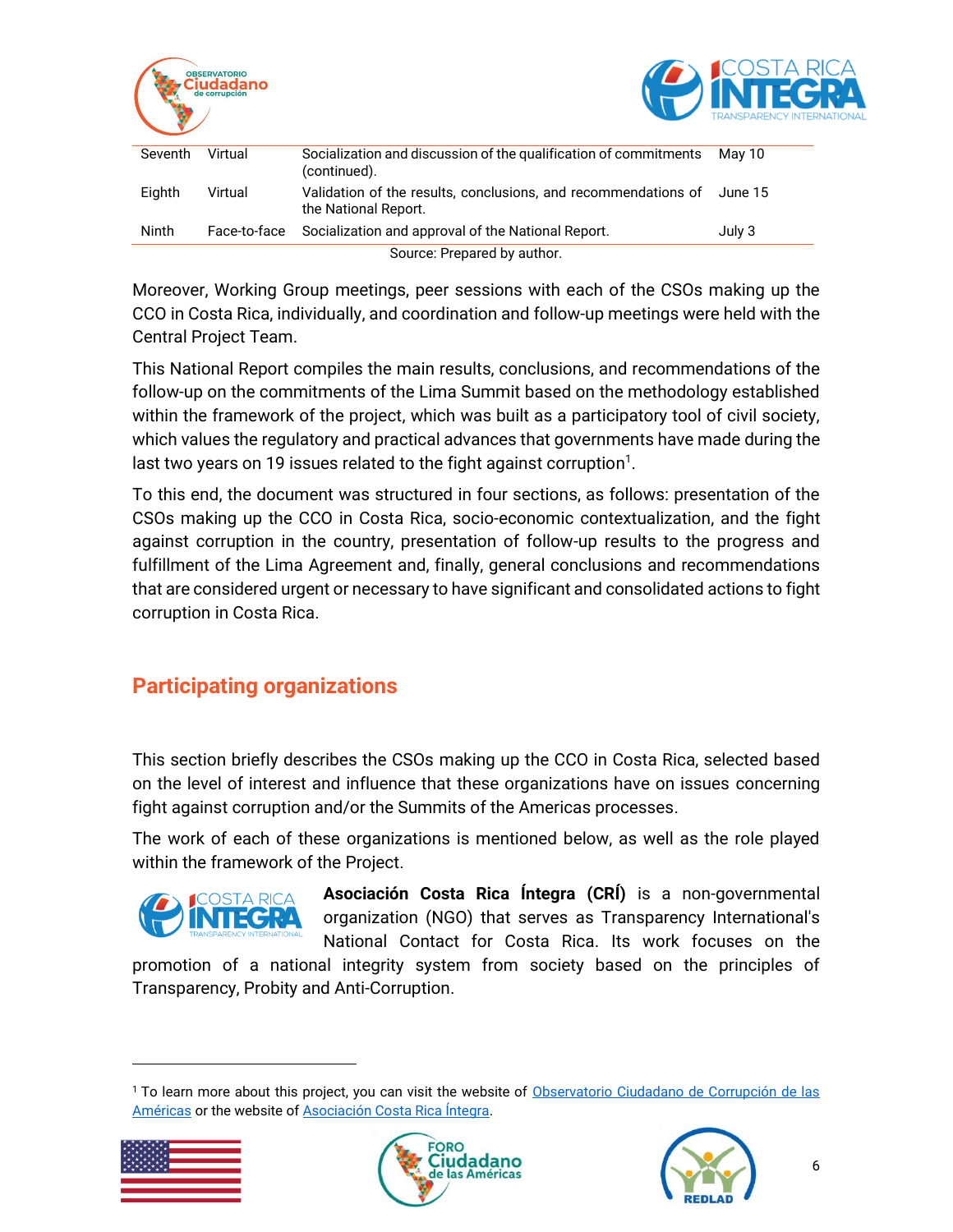



The role of CRÍ within the CCO is national coordination. Therefore, it leads the process for the follow-up of prioritized commitments, as well as the development and promotion of public and political advocacy actions within the framework of the CCO and in agreement with participating CSOs.



**Fundación para la Paz y la Democracia (FUNPADEM)** is the focal point of the Citizen Forum of the Americas in the country and has a track record in the joint implementation of strategic actions for the promotion of sustainable human development. It has worked on issues of crossborder cooperation, migration, security, dialogue and negotiation, civil

society participation and local development, political parties, and labor rights.

The role played is to support follow-up for the Lima Agreement from its background and experience as a participating CSO.

## Sordos con VOS

**Fundación Sordos con Vos** is an institution focused on promoting the social and labor integration of deaf people through oral and written language. In addition, they promote awareness projects for the hearing population with the purpose of raising awareness about hearing

impairment and how to support deaf people and facilitate their social performance in different areas.

The role played is to support follow-up for the Lima Agreement from its background and experience as a participating CSO.



**Fundación Arias – Para la Paz y el Progreso Humano** is dedicated to promoting democracy, gender equality, disarmament, and demilitarization. In recent years, the Foundation has included in its agenda issues such as trafficking and smuggling of vulnerable persons and populations, including women, persons deprived of liberty, LGTBI+ population and migrants.

The role played is to support follow-up for the Lima Agreement from its background and experience as a participating CSO.



The work of **Asociación de Desarrollo Sostenible LGTBI Costa Rica (ADS)** is to be binding on the generation of public policies within the legal framework of the 2030 Agenda in Costa Rica. In this way, it has worked voluntarily to follow up and monitor public policies on human rights





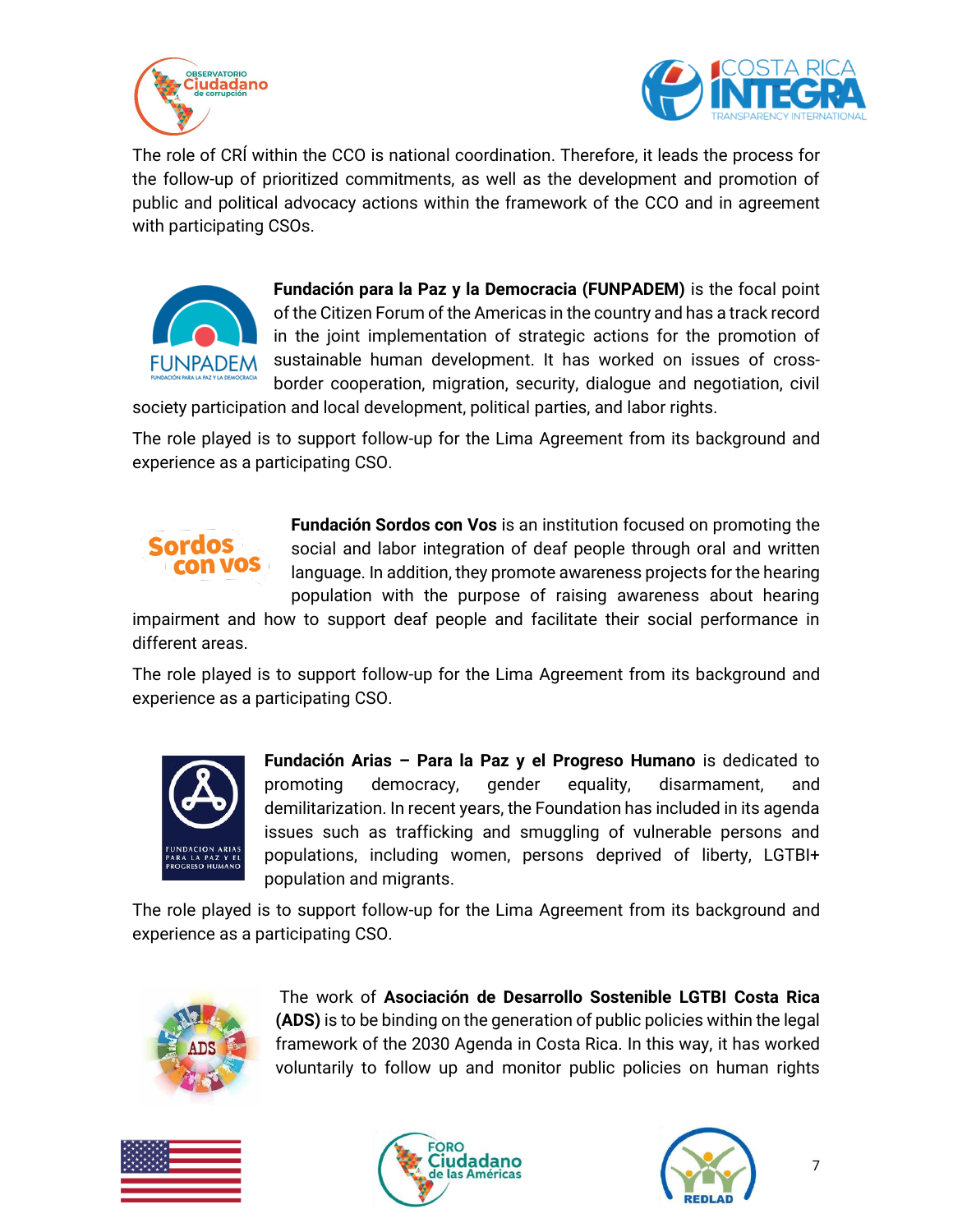



(HUMAN RIGHTS), Open Government, Justice and Sustainable Development Goals (SDG).

The role played is to support follow-up for the Lima Agreement from its background and experience as a participating CSO.



**Centro de Investigación y Promoción para América Central de Derechos Humanos (CIPAC)** is a gender-sensitive, humanist, professional and innovative NGO. Its purpose is to eliminate social inequities caused by sexual orientation or gender, at the national and regional levels, through advocacy on public policies, training, popular education, organizational

strengthening, and social research. Its strategic areas of work are human rights, political advocacy, research, and health.

The role played is to support follow-up for the Lima Agreement from its background and experience as a participating CSO.



**Asociación Costarricense de Personas con Discapacidad Visual (ACOPEDIV)** is an organization dedicated to promoting the rights of visually impaired persons through access to public information and

citizen participation according to the needs of blind and low-vision people. ACOPEDIV is national in scope and is part of the Latin American Union of the Blind and the World Blind Union.

The role played is to support follow-up for the Lima Agreement from its background and experience as a participating CSO.



**Abriendo Datos Costa Rica** is an organization that seeks to contribute to and promote the culture of open data through training, the development of related projects and, above all, supporting access to public information for the exercise of citizenship in all its facets.

The role played is to support the follow-up for the Lima Agreement from its track record and experience as a participating CSO.



**Movimiento de Ciudadanía que Construye Territorios Seguros** is a movement that aims to establish an effective dialogue between the four constitutional powers exercised by the Government of the Republic: The Sovereign and the three branches: Legislative, Executive and Judicial. Its

work is characterized by the development of talks and trainings for citizens to exercise their rights to information and oversight.





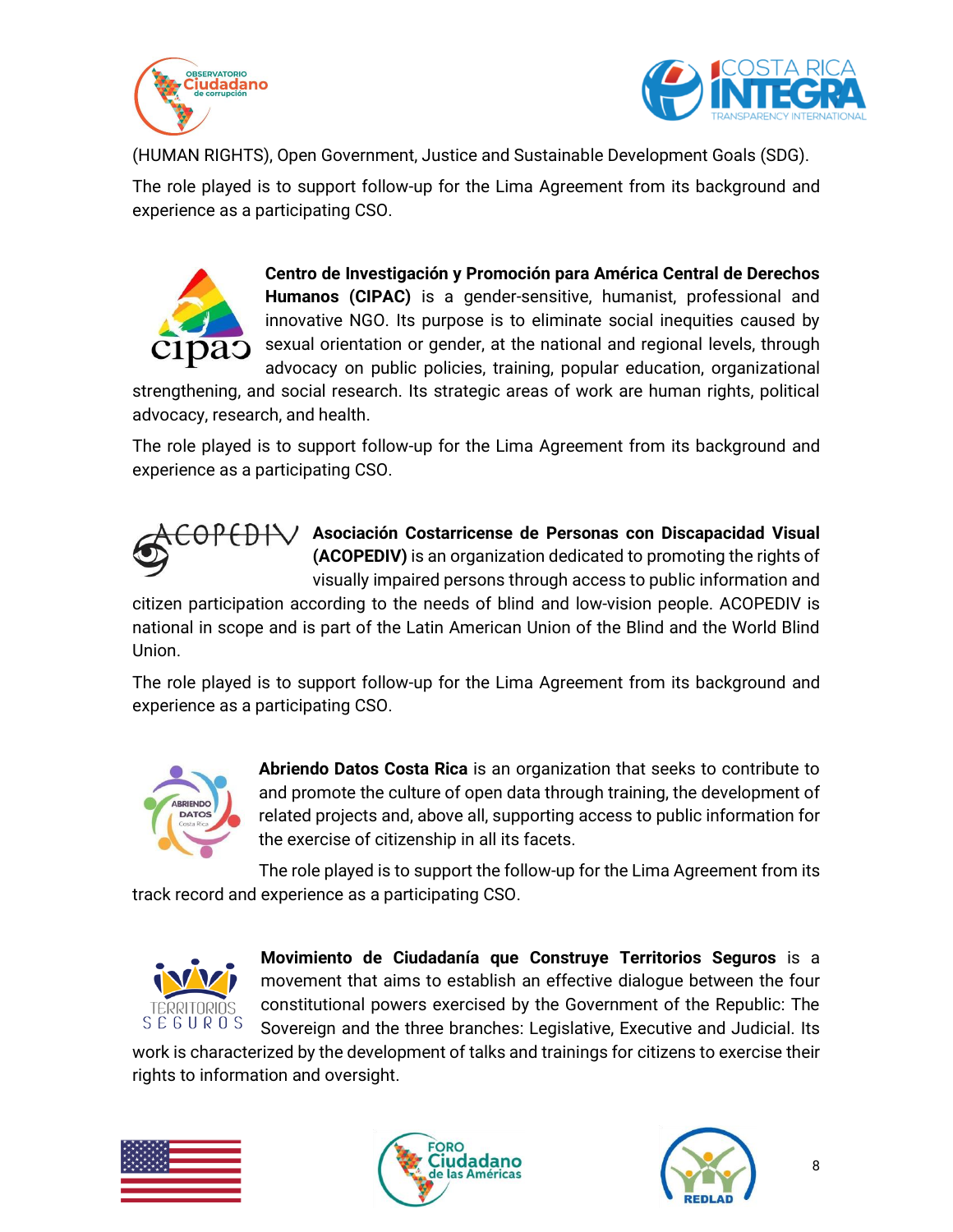



The role played is to support follow-up for the Lima Agreement from its background and experience as a participating CSO.



From the **Latin American Space of Sexualities and Rights (MULABI)**, mechanisms are generated for the recognition of human rights and coexistence under equal conditions for LGBTI+ people from a Latin American perspective.

The role played is to support follow-up for the Lima Agreement from its background and experience as a participating CSO. In addition, it is the organization in charge of leading LGTBIQ+ groups for the Citizen Forum of the Americas.



**Fundación Centro de Orientación Indígena (COI)** provides help, guidance, and support to *Ngäbe Buglé* indigenous families. Its work focuses on the rescue of cultural identity, tradition, and language.

The role played is to support follow-up for the Lima Agreement from its background and experience as a participating CSO.

## <span id="page-8-0"></span>**Contextualization of the country**

## <span id="page-8-1"></span>Fight Against Corruption

In 2018, the incoming government announced a series of spending cuts and fiscal adjustment, a situation that caused political tensions and that, in addition, produced resistance on the part of various actors to assume the respective tax measures. Furthermore, in the same year a temporary and exceptional loan was made by the Central Bank to the Ministry of Finance equivalent to 1.5% of GDP, this to meet current liabilities (PEN, 2018).

On the other hand, according to the State of the Nation Report 2020 (2020), for the year 2019 the country recorded the lowest GDP growth rate (2.1%) in the last two decades, thus showing the fiscal insolvency rooted in the country. This is attributed to the cost and poor conditions in which public debt has been contracted to meet the needs of revenues, as well as the structure of expenditure, an issue that was alleviated superficially with the arrival and approval of the Law on the Strengthening of Public Finances (Law No. 9635).

A turbulent situation arises then due to the decisions made in the political and economic sphere in the country, as well as the great social discontent produced with regard to issues such as poverty, inequality, unemployment, and the lack of opportunities.





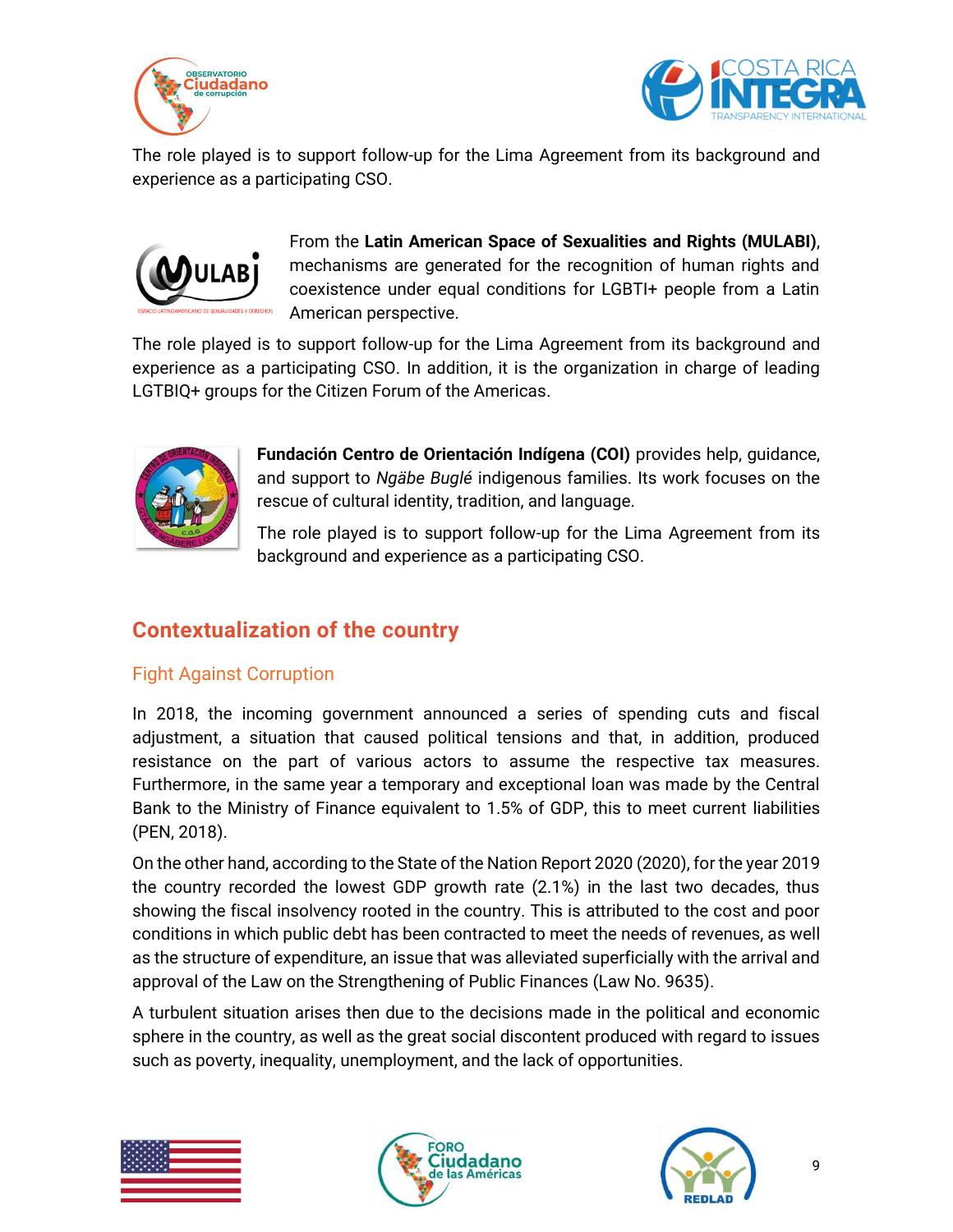



Along these lines, the presence of corruption as a phenomenon that impacts every area of Costa Rican society is increasingly evident and staggering. The reappearance of cases, such as "El Cementazo"<sup>2</sup>, the case of BAC Credomatic against COPROCOM<sup>3</sup>, Panama Papers<sup>4</sup>, and recently, the case "Cochinilla"<sup>5</sup>, reflect a panorama that demands that civil society join efforts for and to combat this phenomenon. In addition, according to the Corruption Perceptions Index 2020<sup>6</sup> (2020), Costa Rica obtained a score of 57 out of 100, which shows that the country does not show a substantive improvement compared to previous reports and still presents some insufficiency to position itself at the regional level, as well as globally.

In this way, the CCO has an imperative role since it is a mechanism that allows to recognize those efforts and obstacles that Costa Rica has, in this case, from the follow-up on the Lima Agreement and in the light of Costa Rican civil society.

According to the CFA (2020), Costa Rica has been characterized by efforts in the establishment of spaces for dialogue between civil society organizations and government entities for the search and implementation of mechanisms to fight corruption in its different dimensions. It also emphasizes Costa Rica as a country that is characterized by reaffirming the transversality and relevance of working together on issues, such as human rights, democracy, integral development, and multidimensional security.

On the other hand, in the latest Report on the State of Justice (2020), the Judiciary is highlighted as one of the main bodies responsible for addressing and punishing acts of corruption through the exercise of its different organs and its work, above all, in terms of the prevention of corruption. Thus, anti-corruption and transparency initiatives have been created, including spaces for both citizen participation and open justice.

The Office of the Procurator for Public Ethics is the body responsible for reporting to international organizations, such as the Organization of American States (OAS) and the United Nations System, for compliance with mechanisms to monitor and verify instruments of International Law, such as the United Nations Convention against Corruption.

Although there are governmental bodies, as well as spaces for joint work and the respective monitoring of anti-corruption actions, the reality is that the implementation and execution of these initiatives still presents obstacles, such as campaign financing and technical advice. Hence the importance of the articulation between CSOs and their efforts to combat corruption from the participation of citizens as a vigilant actor in these processes.

<sup>&</sup>lt;sup>6</sup> Check results for Costa Rica in the CPI 2020 at the following [link.](https://drive.google.com/drive/u/0/folders/1GJ7Kgy5A-HWIkgpbIDXQSTfK41w0ud1s)







<sup>&</sup>lt;sup>2</sup> See the following [link](https://delfino.cr/2019/09/cronica-de-una-multa-historica-no-aplicada) for more information.

<sup>&</sup>lt;sup>3</sup> See the following [link](https://delfino.cr/2020/02/cementazo-banco-popular-acusan-9-personas-de-falsedad-ideologica-e-influencia-contra-la-hacienda-publica) for more information.

<sup>4</sup> See the following [link](https://www.hacienda.go.cr/docs/58d1ad7f68758_InfografIa%20Panama%20Papers.pdf) for more information.

<sup>&</sup>lt;sup>5</sup> See the following [link](https://www.dw.com/es/costa-rica-piden-un-a%C3%B1o-de-prisi%C3%B3n-preventiva-por-caso-cochinilla/a-57962436) for more information.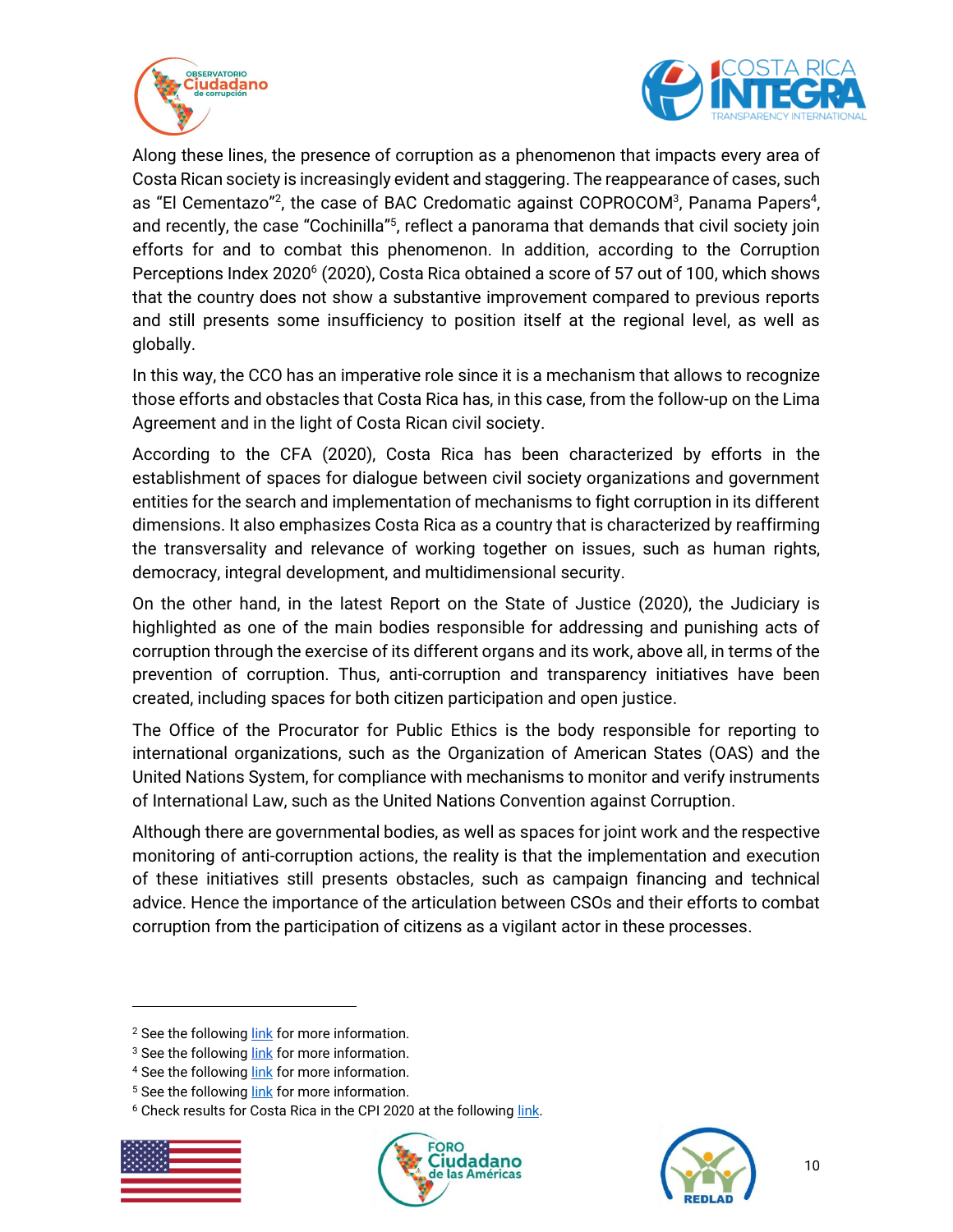



From the diversity that makes up Costa Rican civil society, it has become a priority to implement advocacy actions in the previously discussed axes, taking into account that "mitigating corruption requires a paradigmatic and structural change in the traditional ways in which the government operates and how it relates to its citizens" (IACHR, 2019, p. 24)<sup>7</sup>.

Therefore, the importance of the inclusion of vulnerable groups and greater openness to include civil society in spaces of social audit of the authorities in anti-corruption decisionmaking is stressed. In addition to the above, the country will soon (2022) be in the presidential election period, so it will enter a situation that will demand the attention of civil society to safeguard both human rights issues and access to information.

## <span id="page-10-0"></span>COVID-19 and Corruption

According to the latest report of the State of the Nation Program (2020), at the beginning of the pandemic Costa Rica managed to maintain institutional stability without the danger of an imminent threat to it, as occurred in other countries in the region. This made it possible to avoid a crisis of political legitimacy, at first, by giving control over the measures and interinstitutional cooperation for the management of the pandemic.

Nevertheless, the health crisis and the new cases of corruption made visible the growing inequality both in the economic field and also its impact on human development and all those social aspects produced at a critical juncture of crisis in the country. In addition to the above, the impact of corruption during the pandemic has also been evidenced by the appearance of cases of irregular hiring for the purchase of masks and the involvement of public entities and officials in such procedures. <sup>8</sup>

On the other hand, national elections 2022 will take place next year, so it is established the need to coordinate actions among civil society since the confinement has already hindered the incidence from CSOs and the entry to this new electoral era will represent the resurgence of obstacles and challenges in terms of the propagation of anti-rights agendas that seek to make invisible the inclusion of vulnerable groups and that also continue to replicate practices in relation to corruption.

## <span id="page-10-1"></span>**Costa Rica Results**

The Lima Agreement, entitled "Democratic Governance against Corruption" establishes 57 commitments and concrete actions of the signatory States in seven specific areas.

<sup>&</sup>lt;sup>8</sup> See the following [link](https://semanariouniversidad.com/pais/ministerio-publico-investigara-a-ccss-por-compra-de-12-millones-de-mascarillas/) for more information.







<sup>7</sup> Inter-American Commission on Human Rights. (2019). *Corruption and Human Rights.*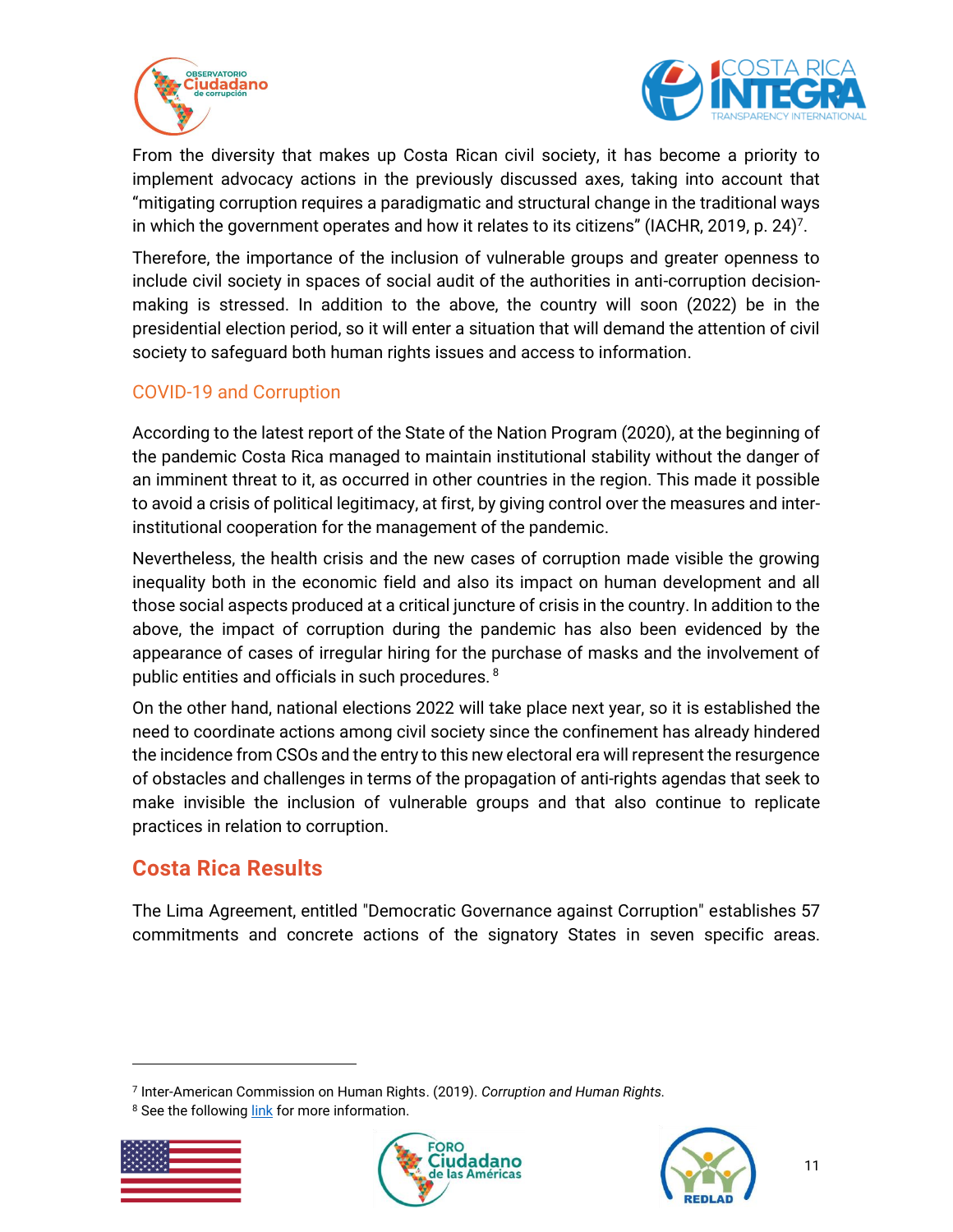



However, within the framework of the Project<sup>9</sup>, 19 commitments were prioritized and selected from the first 5 topics addressed in that document.

The following graph shows the general results obtained by Costa Rica in each of the areas of work mentioned above, according to the score established in the Monitoring Methodology<sup>10</sup>:



#### **Graph 1 11 . Results by theme of the Lima Agreement.**

Source: Prepared on the basis of information provided by CSOs participating in the CCO Platform.

The following are the national results obtained for each of the topics addressed.

 $11$  The colors implemented in the graphs of this document account for the color assignment given to each of the thematic axes for the CCO and do not correspond to a numerical scale.







<sup>&</sup>lt;sup>9</sup> The CCO built a first balance sheet on regulatory indicators at the regional level. The document is available at: [https://occ-america.com/2021/07/29/primer-informe-del-observatorio-ciudadano-de-corrupcion-revela](https://occ-america.com/2021/07/29/primer-informe-del-observatorio-ciudadano-de-corrupcion-revela-avances-y-retos-normativos-para-la-lucha-anticorrupcion-en-la-region/)[avances-y-retos-normativos-para-la-lucha-anticorrupcion-en-la-region/](https://occ-america.com/2021/07/29/primer-informe-del-observatorio-ciudadano-de-corrupcion-revela-avances-y-retos-normativos-para-la-lucha-anticorrupcion-en-la-region/)

<sup>10</sup> 0: No progress, 1: Little progress, 2: Medium progress and 3: Significant progress. The summary of the Project Monitoring Methodology is attached as an Annex.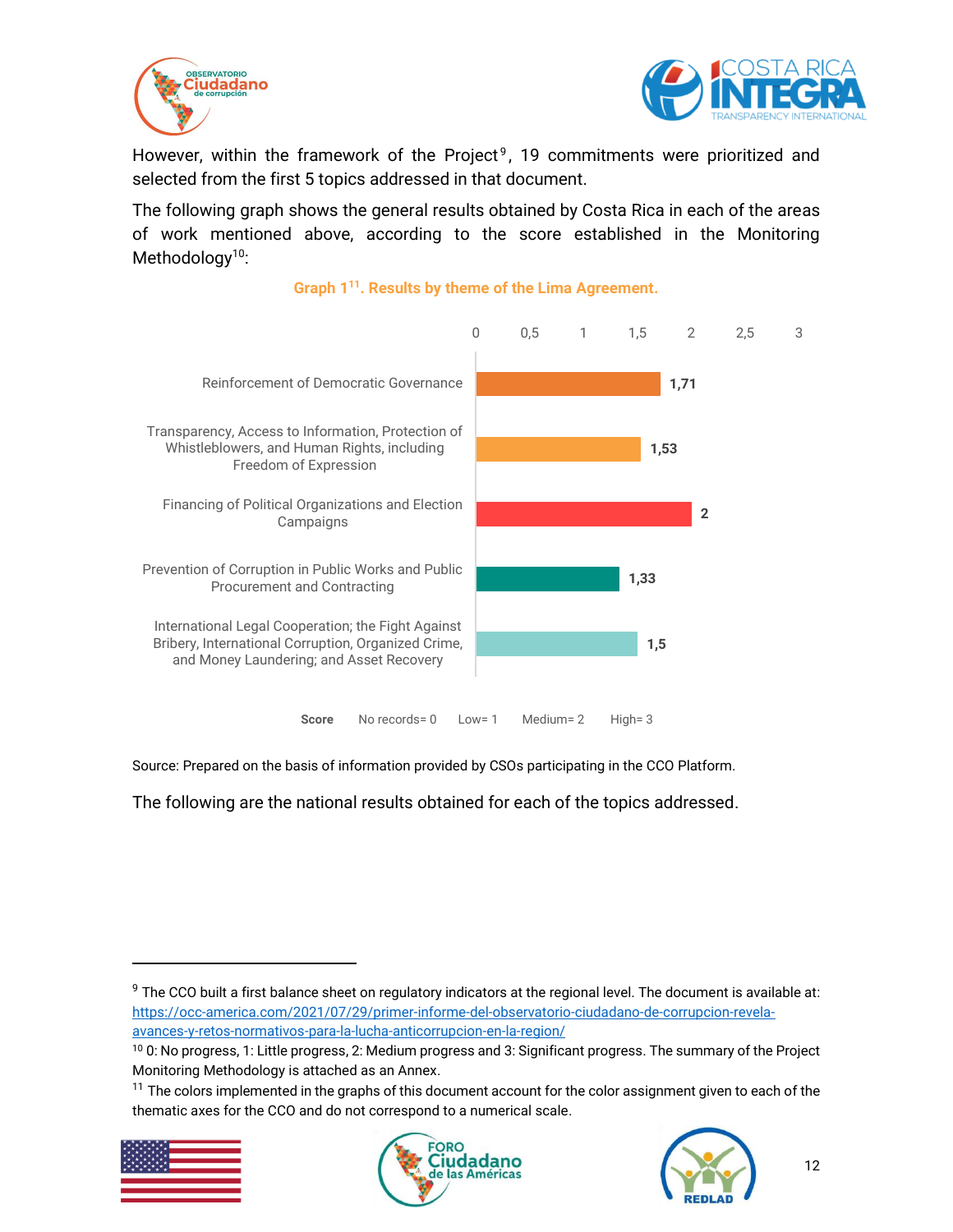



### <span id="page-12-0"></span>Reinforcement of Democratic Governance



#### **Graph 2. Result of commitments related to Reinforcement of Democratic Governance.**

Source: Prepared on the basis of information provided by CSOs participating in the CCO Platform.

The country has a strong institutional framework in terms of *independence and judicial autonomy*, has good resources for its normal operation and is the best valued institution in the entire public sector, according to the Public Sector Transparency Index (ITSP) 2020. Nevertheless, there are challenges in terms of appointments of judges and public employment.

In general, there is a set of standards with an acceptable international standard for the rule of law and access to justice, as well as a set of efforts to promote policies of integrity and transparency. However, the system as such has lost the trust of the citizenry for reasons such as privileges in the civil service (facilities and income), which many people consider offensive, and because of the lack of efficiency in the proceedings opened for corruption: only seven percent of the cases reach final judgements and they are not the most important cases, which vanish in the process for procedural reasons.

For these reasons, the decline in the legitimacy of the justice sector and the impacts that this may have in the future on the Costa Rican way of life are a matter of concern.

Of particular note are the progress made in Commitment No. 9 (2.0/3.0), in compliance with the principles of *equality, transparency and publicity in the selection processes* of public officials and the existence of statistics for their respective measurement, and in





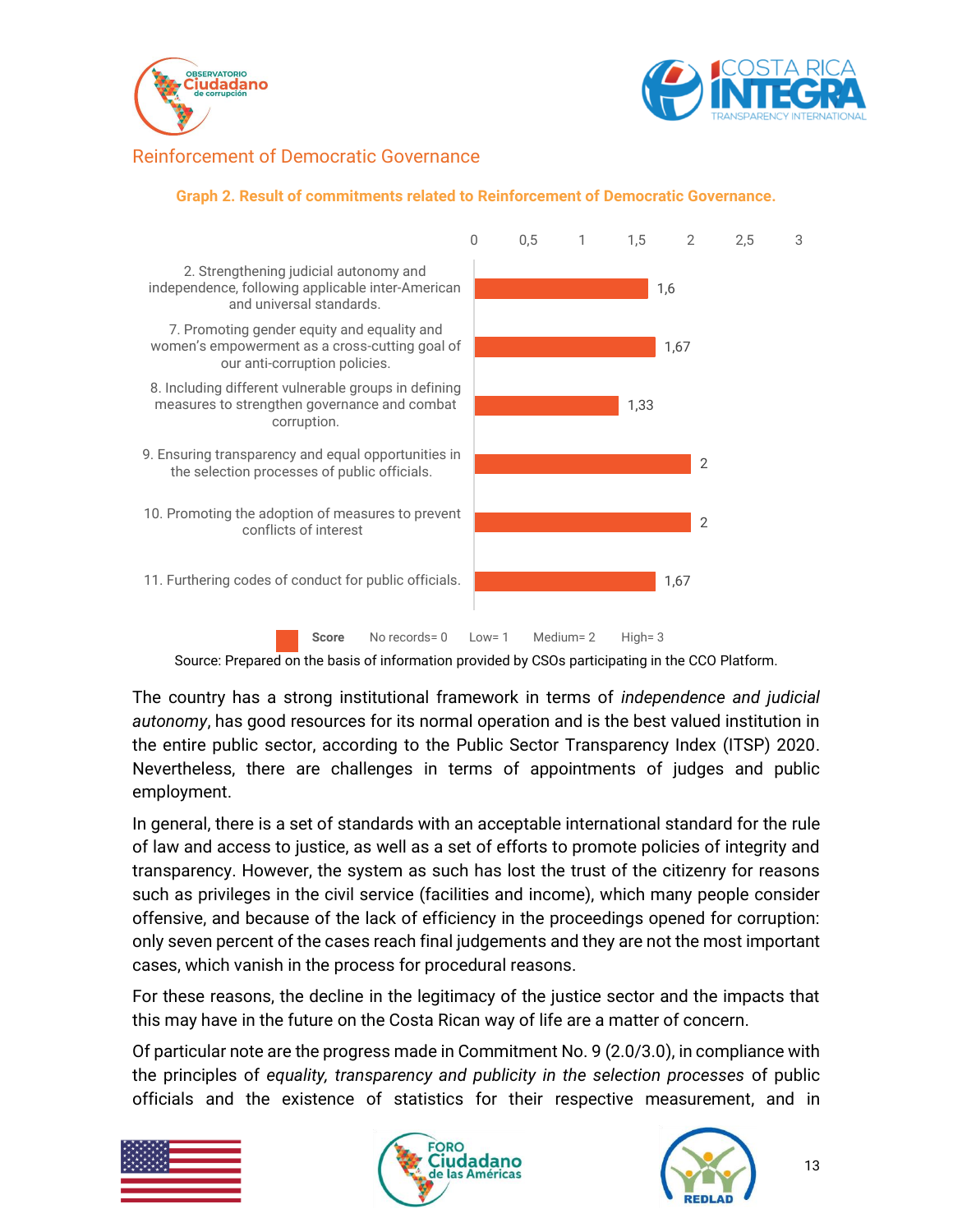



Commitment No. 10 (2.0/3.0), for the existence of initiatives in terms of *prevention* of *conflicts of interest* for recruitment, codes of conduct, procedures for declaring assets, training for staff and others.

Nevertheless, it is necessary to delve into the design of a new public *ethos*, declaration of assets and opening of data on shareholders and final beneficiaries of public limited companies in order to verify the certainty of the declaration of assets $^{12}$ .

The commitment to the lowest rating was No. 8 (1.33/3.0) regarding the *inclusion of vulnerable groups in the definition of measures to combat corruption*. "The obstacles of these people are immense if you consider aspects such as public infrastructure: streets, sidewalks, ramps, websites without facilities for people with visual and hearing disabilities, for example," said the representative of ACOPEDIV. ICT managers need to have basic knowledge about W3C<sup>13</sup>.

<sup>&</sup>lt;sup>13</sup> The Web Content Accessibility Guidelines (WCAG) that are developed through W3C. The World Wide Web develops international web standards: HTML, CSS, and many more in order to offer a single and shared standard that meets the needs of people with disabilities, or organizations and governments internationally.







<sup>12</sup> Recently, the Constitutional Court, in resolution No 2021005806 (2020), gave rise to an appeal for amparo from the Citizen Observatory of Fiscal Transparency in order for that statistical information to be considered of public interest, but safeguarding the data that are confidential.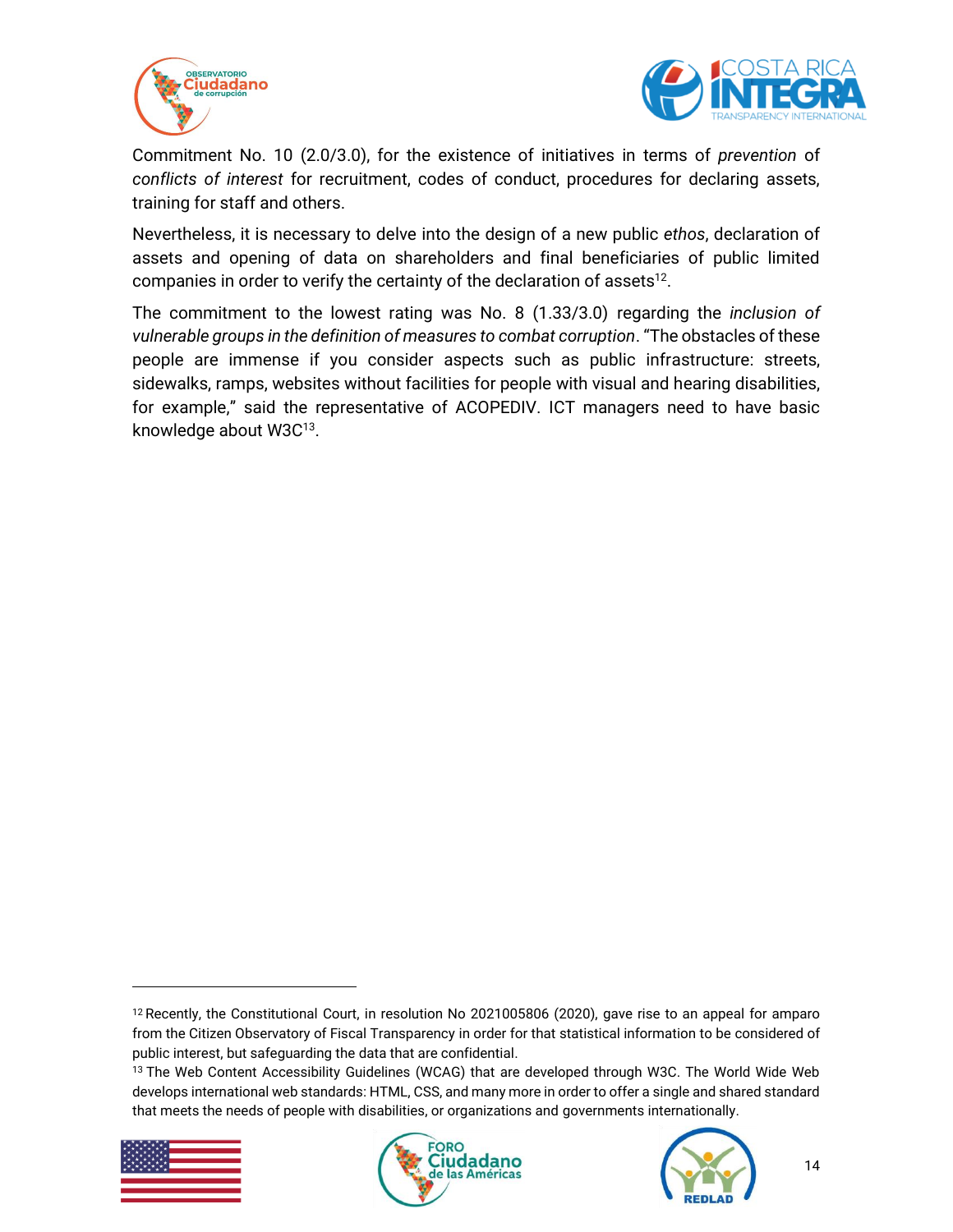



<span id="page-14-0"></span>Transparency, Access to Information, Protection of Whistleblowers, and Human Rights, including Freedom of Expression

#### **Graph 3. Result of commitments related to Transparency, Access to Information, Protection of Whistleblowers, and Human Rights, including Freedom of Expression.**



Source: Prepared on the basis of information provided by CSOs participating in the CCO Platform.

There is evidence of an institutional commitment to the *creation of mechanisms to fight corruption*. In the last two years, more than fifteen regulatory pieces were created to facilitate complaints on this issue.

The level of autonomy and independence of oversight bodies is acceptable, but at risk from the loss of legitimacy. There is also a lack of defense of the basic rights of vulnerable groups in terms of accessibility, especially in terms of information and digital systems, and a "certain lack of protection of civil society and the defense of vulnerable groups," according to the representative of the ADS organization.





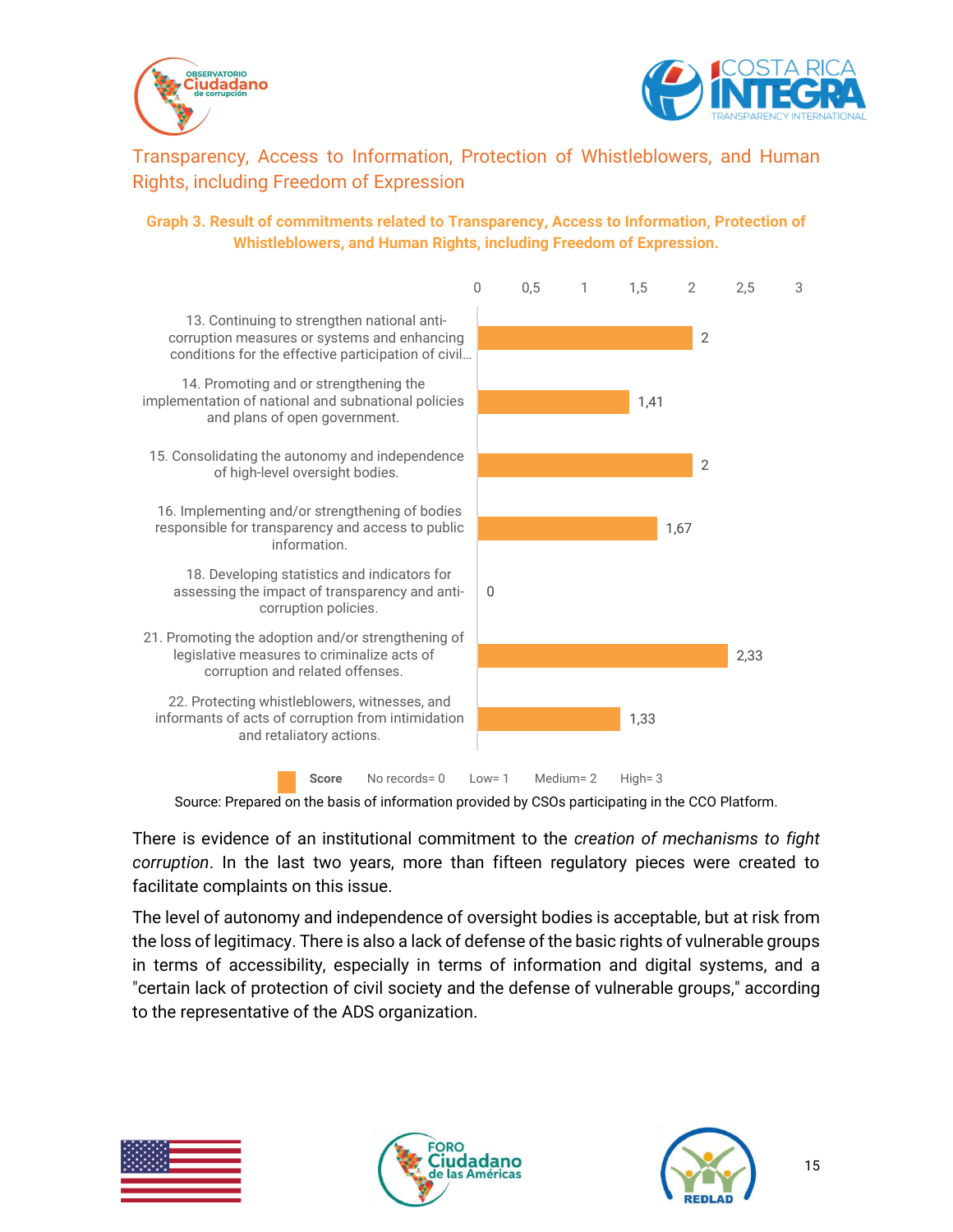



The judicial system has a good score in access to information<sup>14</sup> and important problems to solve cases of corruption<sup>15</sup>.

In addition, the legislation to ensure the protection of witnesses in cases of corruption is very general and does not adequately cover these people, which could be contributing to the 42% absence of people testifying in these cases and to the vulnerability of the complainants 16 .

The highest rated commitment was No. 21 on the *criminalization of corruption* based on International Conventions (UNCAC and CICC).

Although crimes are typified in accordance with these instruments, they are not gathered in a single *corpus* and a factor that could be affecting proceedings for corruption, is the little use made of the Law against Corruption and Illicit Enrichment in the Public Service (LCCEIFP) by the persons operating justice, perhaps due to lack of training<sup>17</sup>.

The commitment to the lowest rating is No.18, which refers to the *production of statistics and indicators to assess the impact of transparency and anti-corruption policies*. Indeed, from all the information packages available, it can be seen that there are no efforts to achieve this. This is understood as a second-level effort. The first effort is focused on the generation of hard data on interactions with citizens.

The biggest problem is that there is a lack of simple data (updated, disaggregated, organized in an automated way, open and usable data) on interactions between citizens and most institutional policies, whether for access to information, filing complaints or claims, legal proceedings, public infrastructure, transparency or fight against corruption. For all this, a rating of zero is understood.

<sup>&</sup>lt;sup>17</sup> Only in 38 cases (10%) of a total of 370 cases analyzed was the most recent regulation used. Of those 38, 23 were for the crime of influence peddling (re-table 3.1), but none reached the trial stage in courts. State of Justice, page 98.







<sup>&</sup>lt;sup>14</sup> Public Sector Transparency Index, ISTP (2020). The score was 100 points.

<sup>15</sup> State of Justice 2020. Only 7% of corruption cases end with a judgment in the first instance, and do not correspond to the most reported crimes. Page 98.

<sup>16</sup> IDEM. Table 3.4.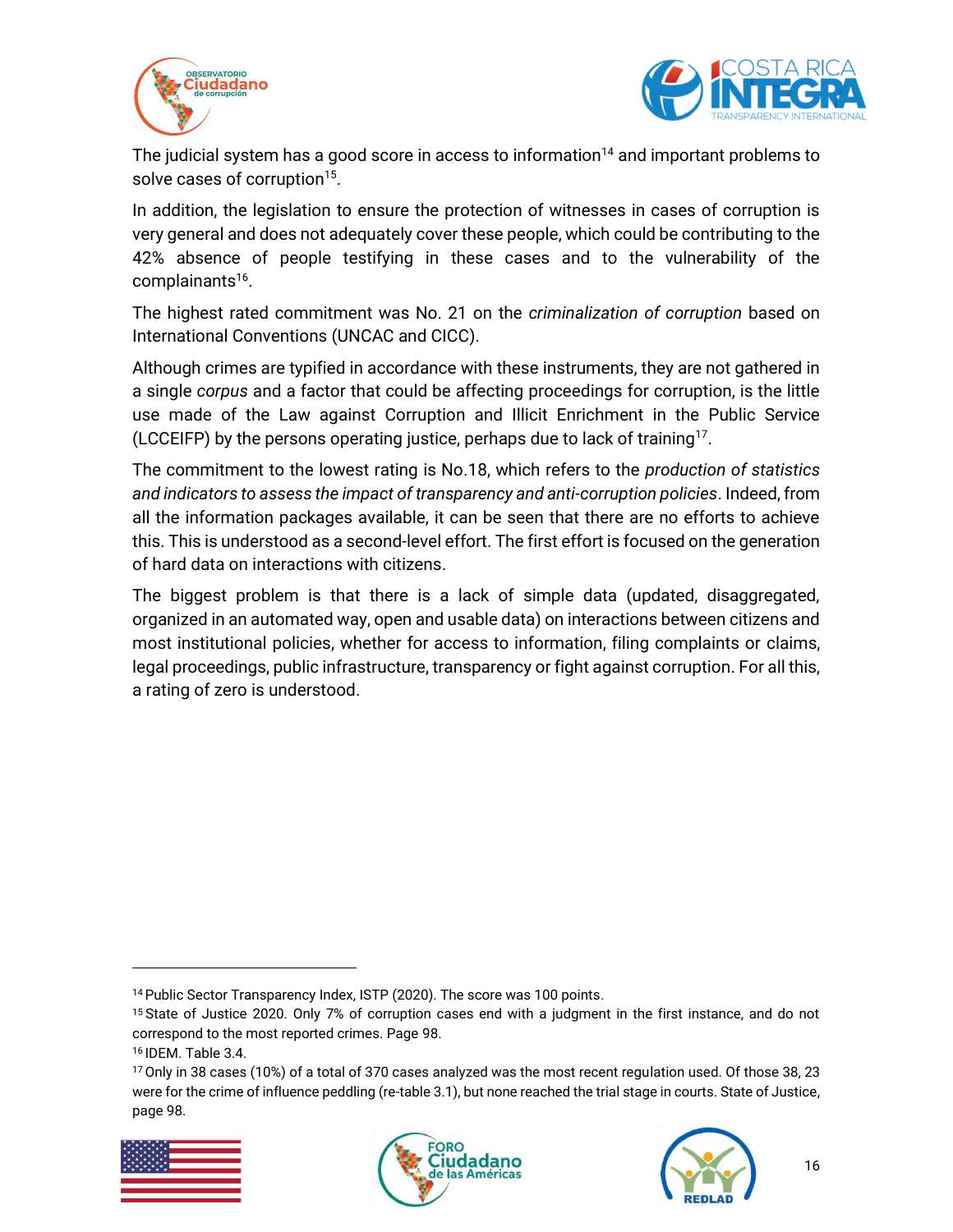



## <span id="page-16-0"></span>Financing of political organizations and election campaigns

**Graph 4. Result of the commitment related to Financing of political organizations and election campaigns.**



Source: Prepared on the basis of information provided by CSOs participating in the CCO Platform.

Although the Supreme Electoral Tribunal (TSE), as an electoral body, carries out verification processes for financing in political parties and has ended with final judgments, there are legal limitations on obtaining information from other government institutions, banking systems, criminal investigations, immigration systems, among others. This hinders the work of the electoral body for the investigation and establishment of financial crimes in political groups.

Other problems are the traceability of donations (who, when, how they do it) and the existence of funds about which information cannot be requested until the candidates were already registered as pre-candidates in the system.

There is avant-garde legislation regarding transparency processes necessary for the financing of political parties. Finally, the electoral body has high support and confidence from citizens<sup>18</sup>.

<sup>18</sup> Surveys from the Center for Research and Political Studies (CIEP) of University of Costa Rica (UCR) report a trend of maintaining confidence in the TSE by 6.7/10 between 2019 and 2020, with a change to 5.9/10 for 2021. This change has not yet been adequately explained. We think this bump will recover during the second half of 2021.





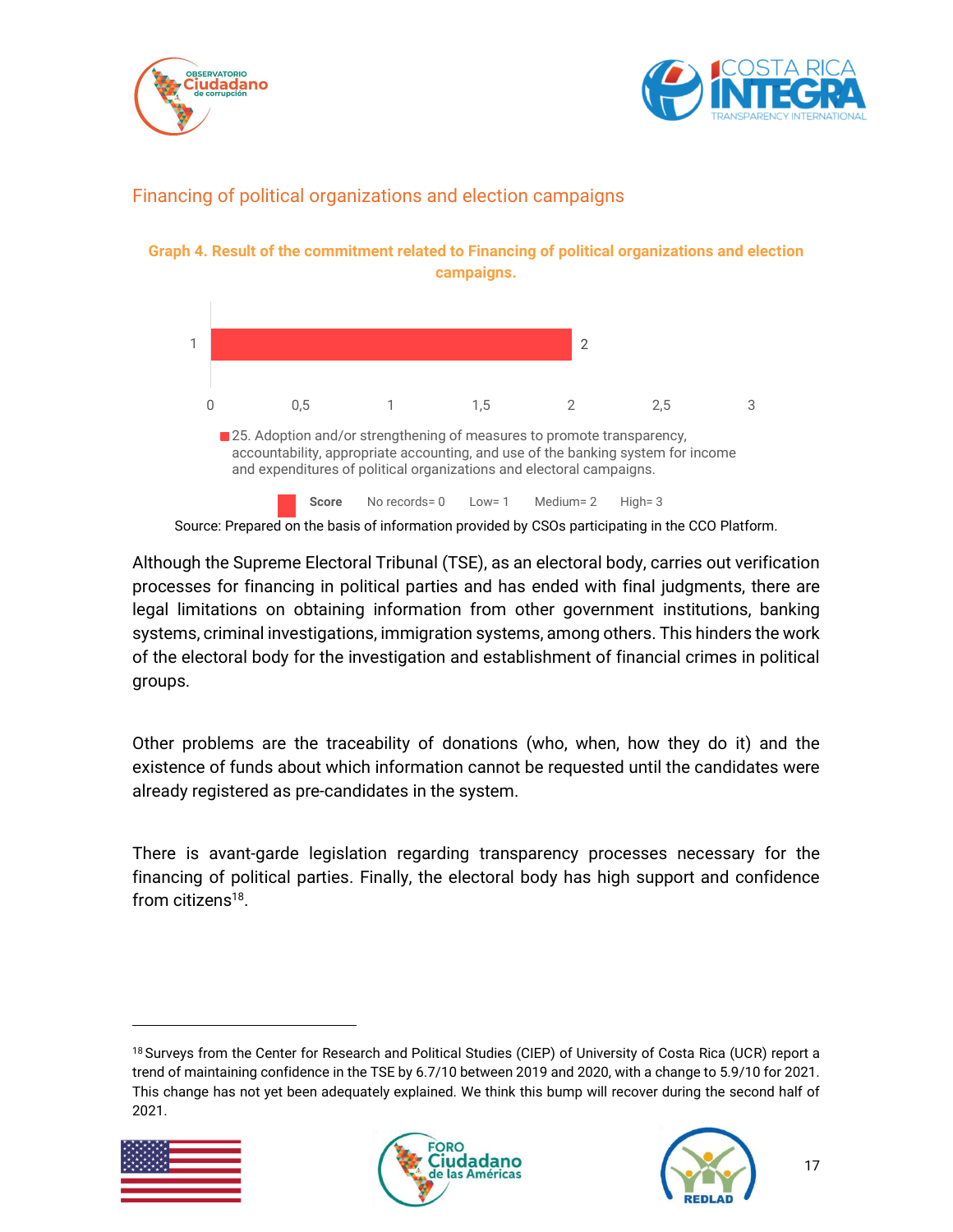



### <span id="page-17-0"></span>Prevention of corruption in public works and public procurement and contracting

#### **Graph 5. Result of the commitments related to Prevention of corruption in public works and public procurement and contracting.**



Source: Prepared on the basis of information provided by CSOs participating in the CCO Platform.

Most institutions follow the mandatory rule on the use of electronic systems and have some kind of space or mechanism to communicate their actions in procurement, contracting and public works. However, the mechanisms used (such as forms) are general and little information is provided on infrastructure. They do not follow a standard of open, up-to-date, disaggregated, and usable data. The representative of ACOPEDIV stated that the SICOP system is not accessible to people with disabilities, this system being vital for monitoring public procurement.

Citizens are still absent as a key player in public infrastructure. They are not consulted, either before, during or after, especially with regard to institutions. They do not process the information received in the form of complaints, claims, delays in the delivery of solutions and the lack of feedback offered by entities. Deficiencies were identified (ignorance of the open data standard) in relation to the true capacity of institutions, human resources, and economic resources to implement commitments such as No. 27 (1.92/3.0) in the most appropriate way.

The commitment with the best rating was No. 33 (2.0/3.0), referring to the *reduction of bureaucracy* and the simplification of procedures. The Ministry of Economy, Industry and Trade (MEIC) and regulatory improvement to simplify procedures has been standardizing





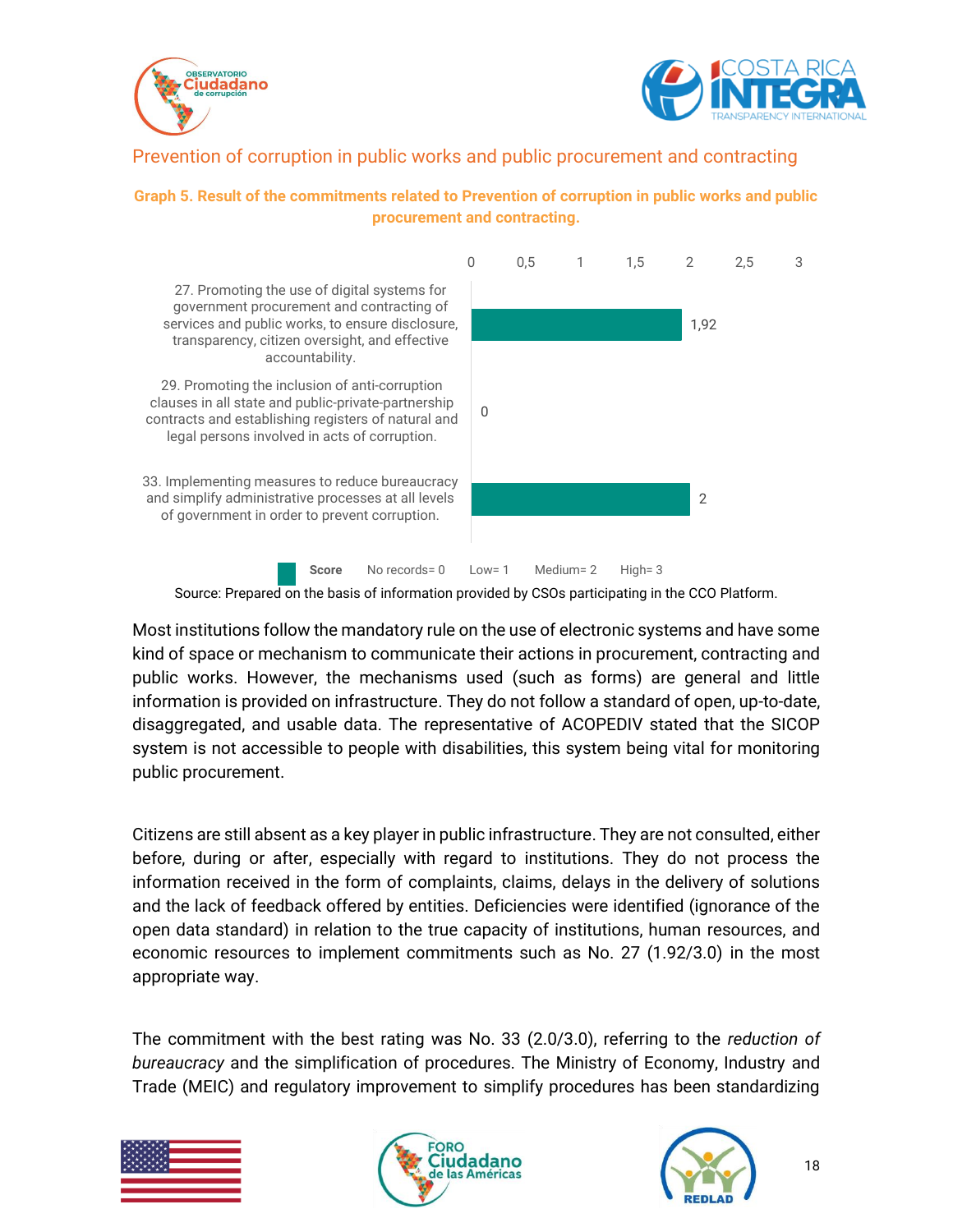



procedures. However, some do it faster than others. It is clear that it is still a slow process and that it takes time to unify these procedures in their entirety.

There is progress, but dissatisfaction continues due to the lack of implementation of the reduction of bureaucracy. The crisis caused by the *SARS-CoV-2 coronavirus* raised alarms regarding the need to strengthen computer and telematic systems to continue with state functions, but debts remain in terms of the inclusion of citizens and, especially, of vulnerable populations (indigenous population and people with disabilities).

The commitment to the lowest valuation was No. 29 (0/3.0) on the *inclusion of anticorruption clauses in all state contracts* and records of persons, whether natural or legal, related to money laundering or acts of corruption.

The search for data does not yield any progress in this commitment. In fact, only some international corporations have clauses of this type, but they are the exception. There is no course of action, regulatory or practical, in that regard. Therefore, in this commitment, progress is null.

<span id="page-18-0"></span>International Legal Cooperation; the Fight Against Bribery, International Corruption, Organized Crime, and Money Laundering; and Asset Recovery

**Graph 6. Result of the commitments related to International Legal Cooperation; the Fight Against Bribery, International Corruption, Organized Crime, and Money Laundering; and Asset Recovery.**



Source: Prepared on the basis of information provided by CSOs participating in the CCO Platform.

Some progress in *judicial cooperation* is acknowledged. The Supreme Court of Justice has a Transparency Commission and two working groups, one of them being the Working Group





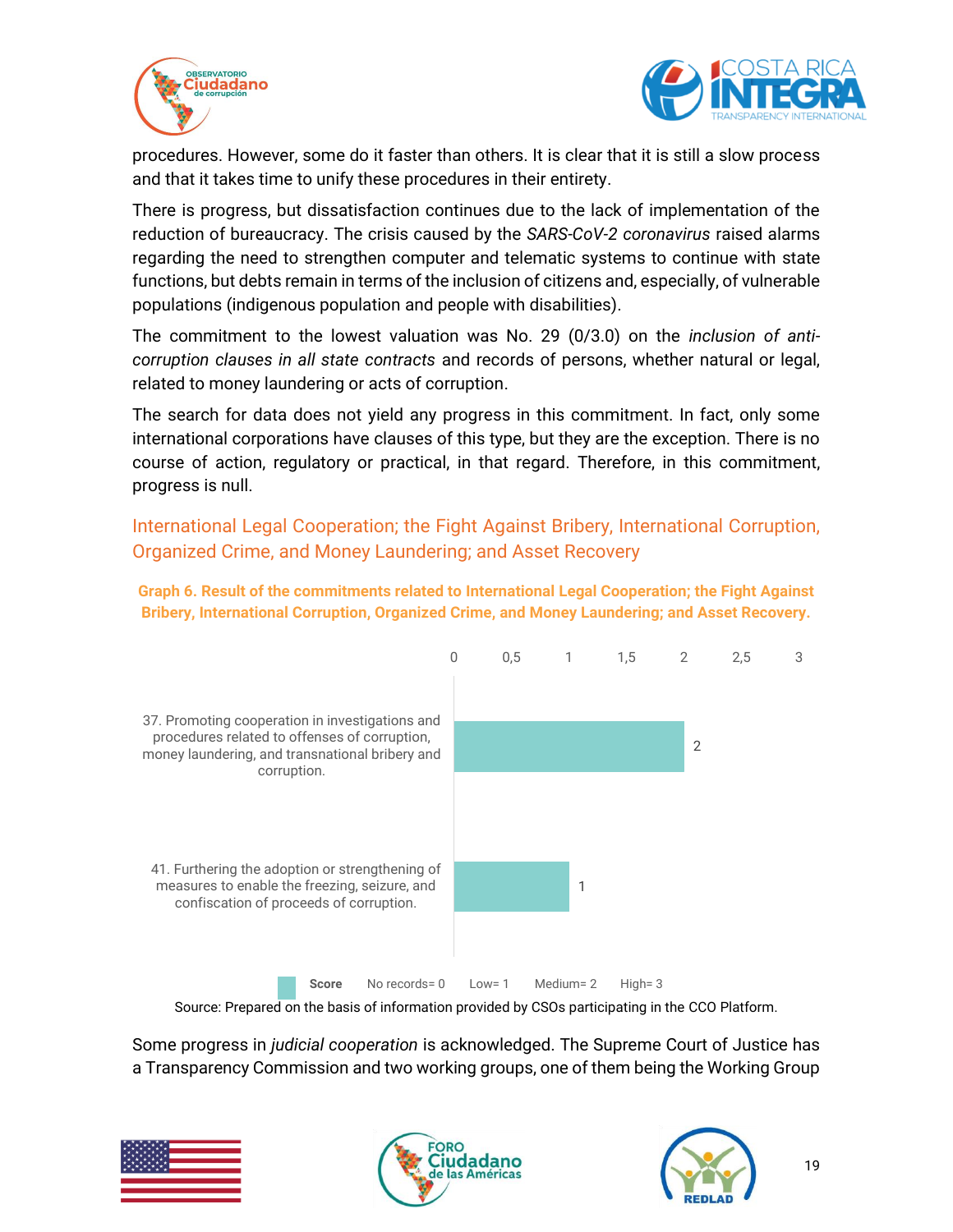



of the Anti-Bribery Convention of the Organization for Economic Cooperation and Development (OECD).

The institutional articulation in the fight against corruption is carried out in a different way and in accordance with aspects, such as the presentation of cases with the municipalities and internal audits, for litigation with the Attorney General's Office and for the follow-up of common cases with the Comptroller's Office, taking into account that there are no cooperation agreements between institutions and the Public Prosecutor's Office. With the Judicial Investigation Agency (OIJ, by its Spanish initials), there is a subjection according to the Code of Criminal Procedure with internal instances, at least six of them, such as judicial inspection. Nevertheless, the results already known in the resolution of cases are low and worrying due to the ineffectiveness of the system.

The highest rated commitment is No. 37 (2.0/3) on *inter-institutional cooperation in the fight against corruption*, bribery, money laundering and transnational bribery. In this regard, the representative of Fundación Arias pointed out that, "although there are established considerations in bands and levels of institutions, they only obey workflow and not something structural. That is, they do not obey formal protocols."

In the judiciary, coordination has been achieved between the Transparency Commission, the Technical Secretariat for Ethics and Values, the Office of Internal Control, the Judicial Inspection Tribunal, and the Deputy Prosecutor's Office for Probity, Transparency and Anti-Corruption (FAPTA, by its Spanish initials).

In general, the conclusion is that coordination is lacking. A case that expresses the inefficiency of this much-needed coordination is that of the Panama Papers, in which there is a crossing of branches of government between the Judicial Branch and the Legislative Branch, thus affecting prompt and effective justice<sup>19</sup>.

The commitment to the lowest rating is No. 41 (1.0/3.0), referring to *measures to enable the prejudgment attachment, seizure, and confiscation of proceeds of corruption*.

Since the country does not have a rule or mechanism for prejudgment attachment, it cannot be translated into reality. All existing rules offer a reactive mechanism which, as a result of a legal proceeding, is permitted to make confiscations, but not before. At this point, the country is not fulfilling this commitment.

## <span id="page-19-0"></span>**Conclusions and Calls to Action**

A general conclusion is imposed after the analysis carried out. Legal rules require the assistance of social rules for their concrete and practical realization, as well as the

<sup>&</sup>lt;sup>19</sup> The case is a package of legal information about how services of law firm Mossack Fonseca in Panama were used to avoid paying taxes in Costa Rica and other parts of the world. It was investigated by a Legislative Commission and the report was frozen for four years, unable to investigate the event thoroughly.





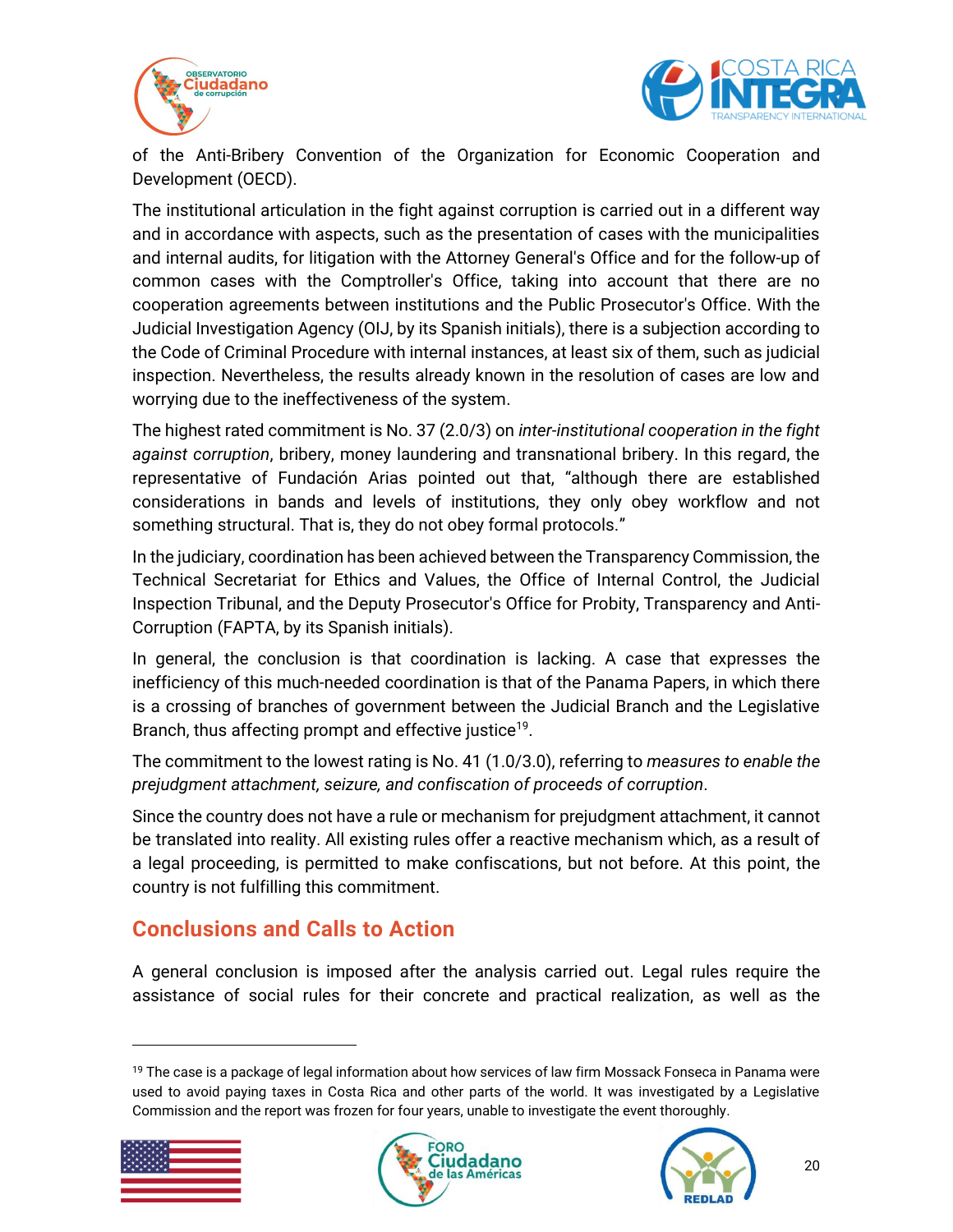



commitment of institutions to the constant and routine application of their processes. We have rules, but we lack more opportunities to practice the principles and values of the Lima Agreement.

A second general conclusion is that the group of citizens participating in the dialogue research process is now more aware of the importance of transparency and the fight against corruption, as well as of the obstacles that a significant group of people with disabilities have in obtaining public information in any national institution. We have rules, but we lack the practical means to facilitate access to information.

A third general conclusion is that, without the active and diligent participation of citizens, the Lima Agreement will not be implemented. So, we urgently call on citizens to engage strategically in this hemispheric mission in the fight against corruption.

The Lima Agreement was a primary opportunity to endorse previous international commitments assumed by the Costa Rican State, as well as to identify scenarios conducive to the discussion, preparation, and implementation of anti-corruption measures in the country. The results obtained are presented below.

## <span id="page-20-0"></span>Progress and weaknesses in anti-corruption actions as a follow-up on the Lima Agreement

The **highest rated commitment** of all was that of *typification of crimes*, whose rating was 2.33/3.0, as can be seen in graph 7. The findings show good compliance, although it is noted that the lack of a unified *corpus* could be affecting the efficiency of the system.





Source: Prepared on the basis of information provided by CSOs participating in the CCO Platform.

Next, a **first group of commitments** was identified **(from No. 9 to No. 37)**, in which progress is medium, but is rated positively, not without showing critical aspects:





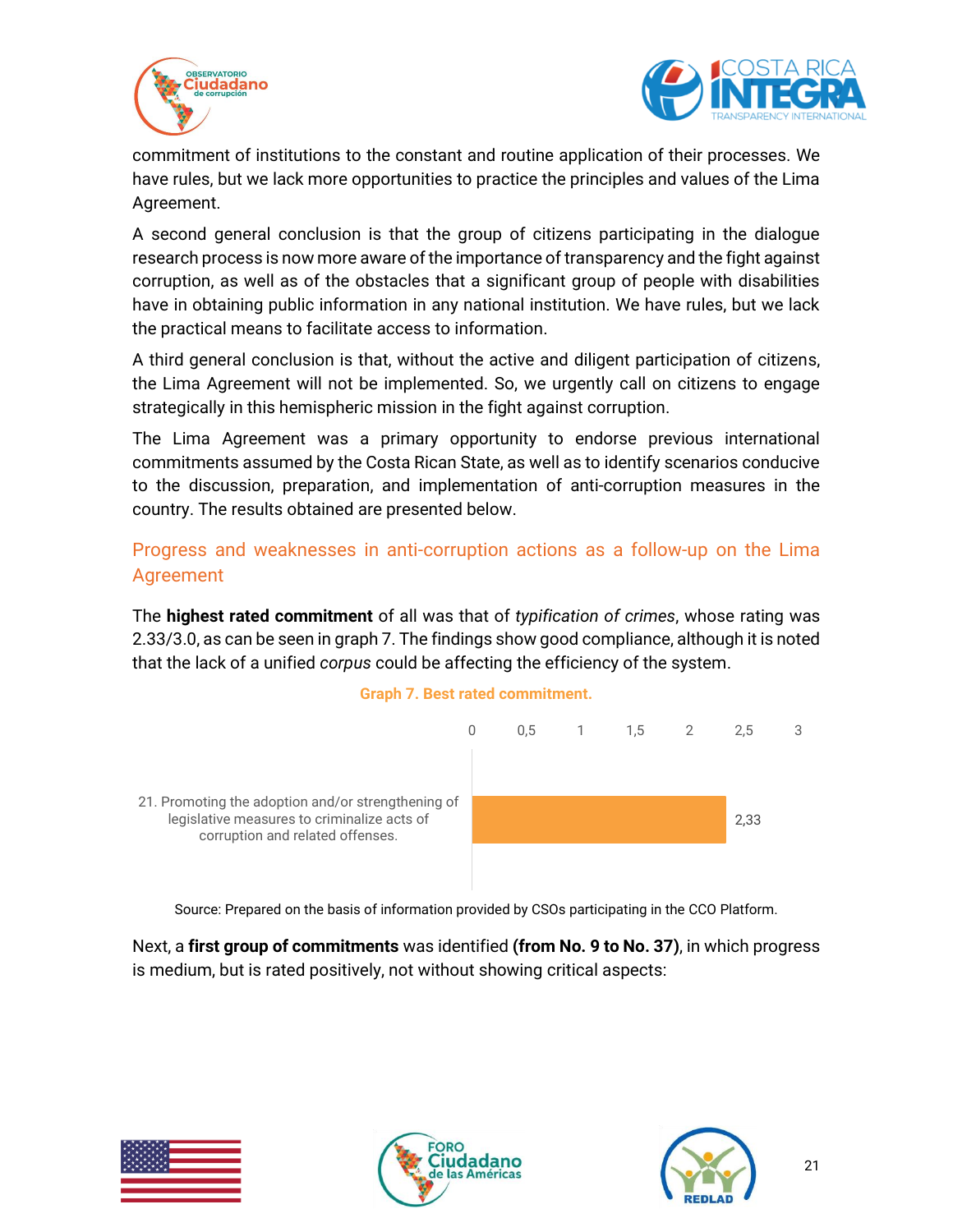



#### **Graph 8. First group of commitments, according to descending rating.**



Source: Prepared on the basis of information provided by CSOs participating in the CCO Platform.

- The compliance with the principles of equality, transparency, and publicity in the selection processes of public officials and the existence of statistics to measure it.
- The existence of initiatives in the field of prevention of conflicts of interest: for recruitment, codes of conduct, procedures for declaring assets, training for staff, among other topics.
- The regulatory improvement by simplifying procedures has been standardizing procedures. However, some do it faster than others (it is a still slow process and that takes time to unify in its entirety).
- As advances in judicial cooperation, the Supreme Court has a Transparency Commission and two working groups, one of which is the OECD Anti-Bribery Convention.





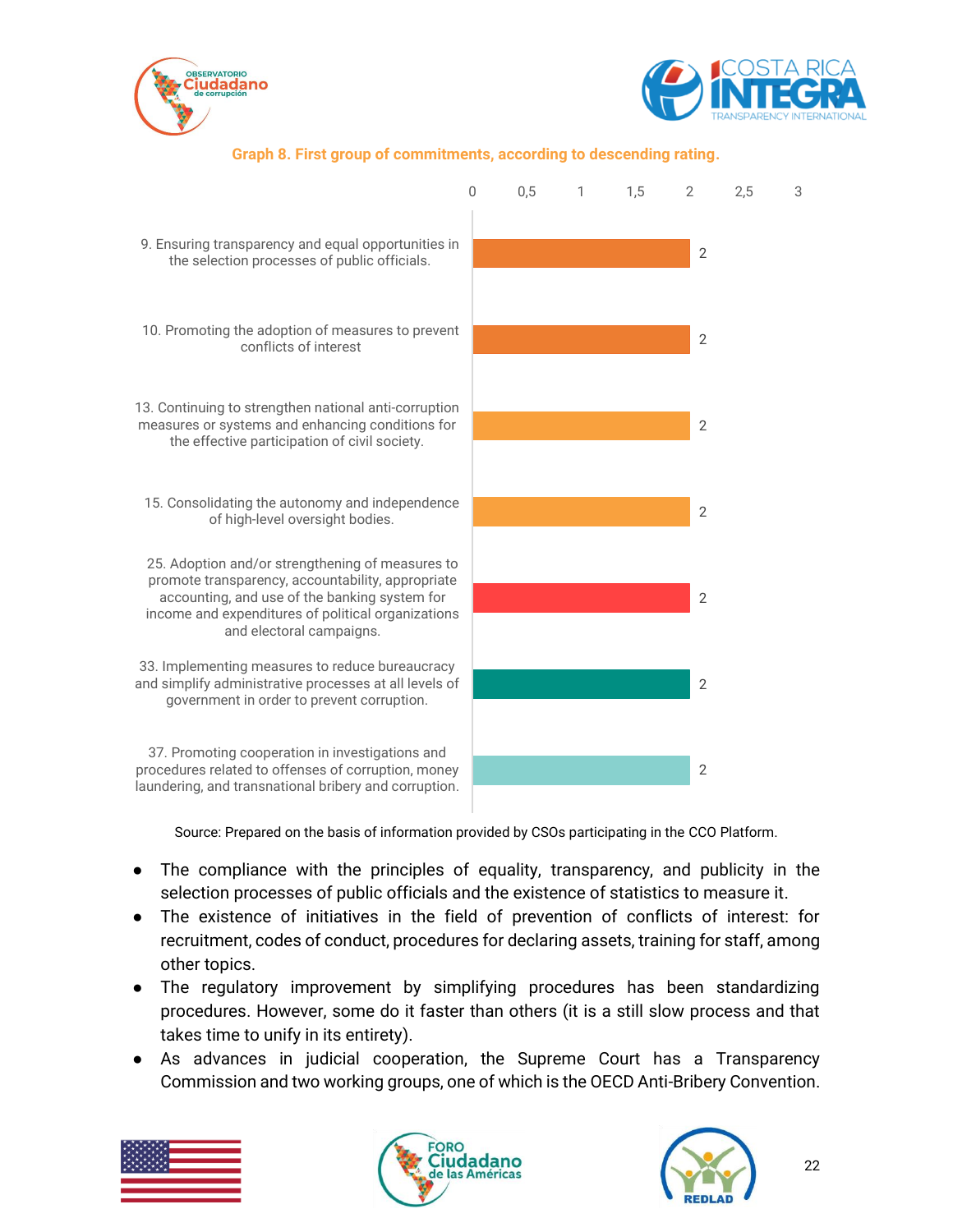



- The creation of mechanisms to fight corruption since, in recent years, more than fifteen regulatory pieces were created to facilitate complaints, although a governing body is missing.
- The level of autonomy and independence of oversight bodies is acceptable, but with risks due to the loss of legitimacy and there is a lack of defense of the basic rights of vulnerable groups in terms of accessibility, especially in terms of information and digital systems.
- Most institutions follow the mandatory rule on the use of electronic systems and have some kind of space or mechanism to communicate their actions in procurement, contracting and public works. However, these are still general and simple, they do not follow an open, up-to-date, disaggregated, and usable data standard.
- There is avant-garde legislation on electoral matters and transparency processes for the financing of political parties and, finally, the electoral body has a high level of support and confidence on the part of citizens. Although TSE carries out verification processes for financing in political parties and have ended with final judgments, there are legal limitations on obtaining information from other government institutions. In addition, there are problems for the traceability of donations and the knowledge of funds prior to the registration of candidates.
- Some progress in inter-institutional coordination in the fight against corruption, bribery, money laundering and transnational bribery. But overall, the bottom line is that there is a lack of coordination.

The **second group of commitments (No. 2 to No. 16)** is one where compliance is just above average:

- In general, there is a set of rules with an acceptable international standard for the Rule of Law and access to justice, as well as a set of efforts to promote integrity and transparency policies. However, its development has been little.
- In the promotion of gender equity and equality and women's empowerment as a crosscutting goal of the country's anti-corruption policies, the role of the National Institute for Women (INAMU) is highlighted. However, the idea of a certain indifference to gender issues in legislation and the legislative process is highlighted.
- Furthering codes of conduct for public officials, containing high standards of ethics, probity, integrity, and transparency, should continue. As already mentioned, there are currently initiatives in this area: for recruitment, codes of conduct, procedures for declaring assets, training for staff and others.
- The judicial system has a good score in access to information and significant problems in solving cases of corruption. In addition, the legislation to ensure the protection of witnesses, in cases of corruption, is very general and does not adequately cover witnesses, so witnesses remain unprotected.





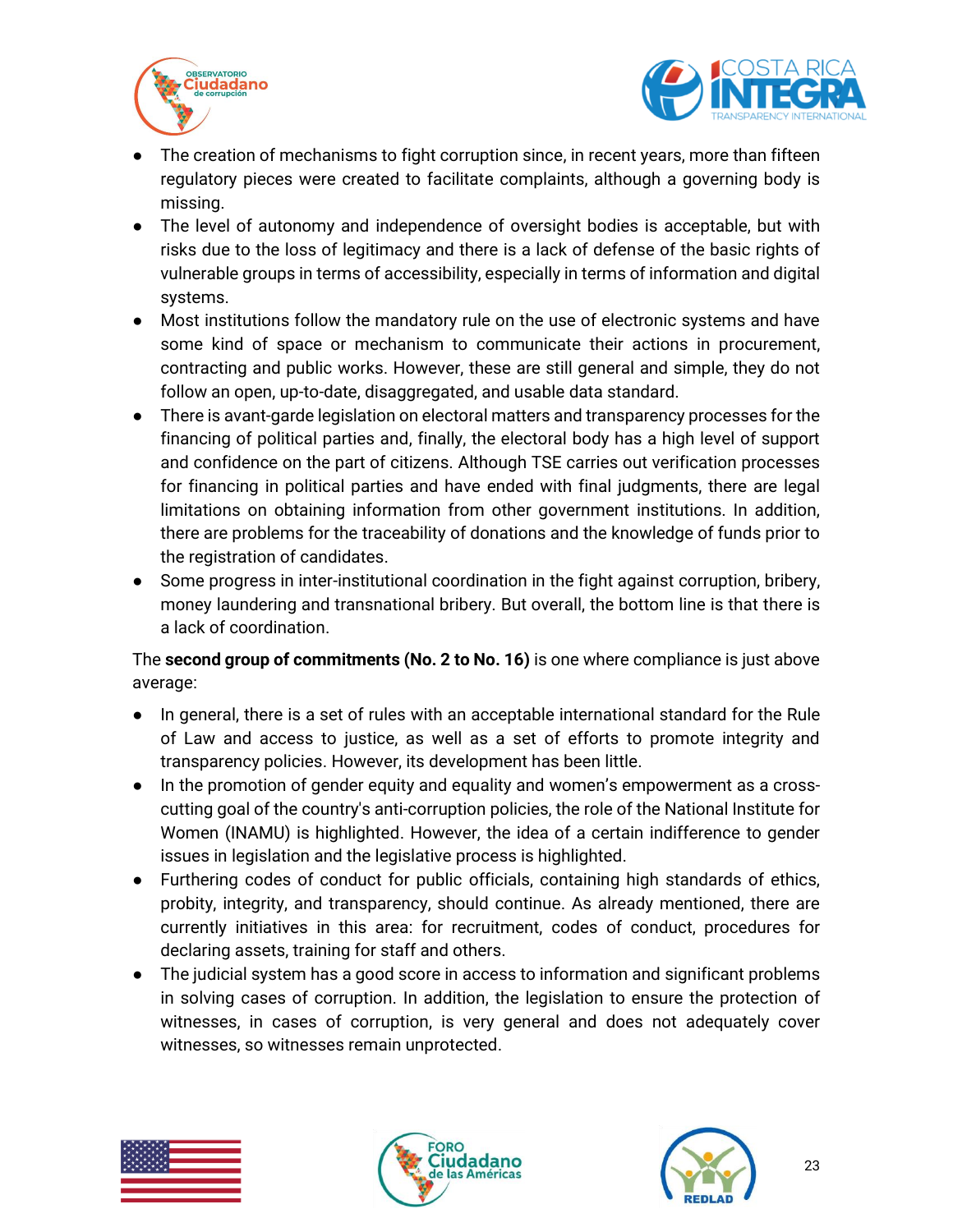



#### **Graph 9. Second group of commitments, according to descending rating.**



Source: Prepared on the basis of information provided by CSOs participating in the CCO Platform.

Next, a **third group of commitments was identified (from No. 14 to No. 41)**, where compliance is low:

- In open government, digital government, open data, fiscal transparency, open budgets, and electronic purchasing systems. Dispersion prevails over the latter, despite national attempts to unify it.
- In the inclusion of vulnerable groups in the definition of measures to strengthen governance and combat corruption, this commitment is definitely not being fulfilled. These populations are very vulnerable to corruption.
- Regarding the protection of whistleblowers, witnesses, and informants of acts of corruption, the legislation does not specify such protection for these cases and there is a great risk when such information is leaked in institutions.
- With respect to measures to enable the prejudgment attachment, seizure, and confiscation of proceeds of corruption, all existing rules offer a reactive mechanism, which as a result of a legal proceeding is allowed to make confiscations, but not before.





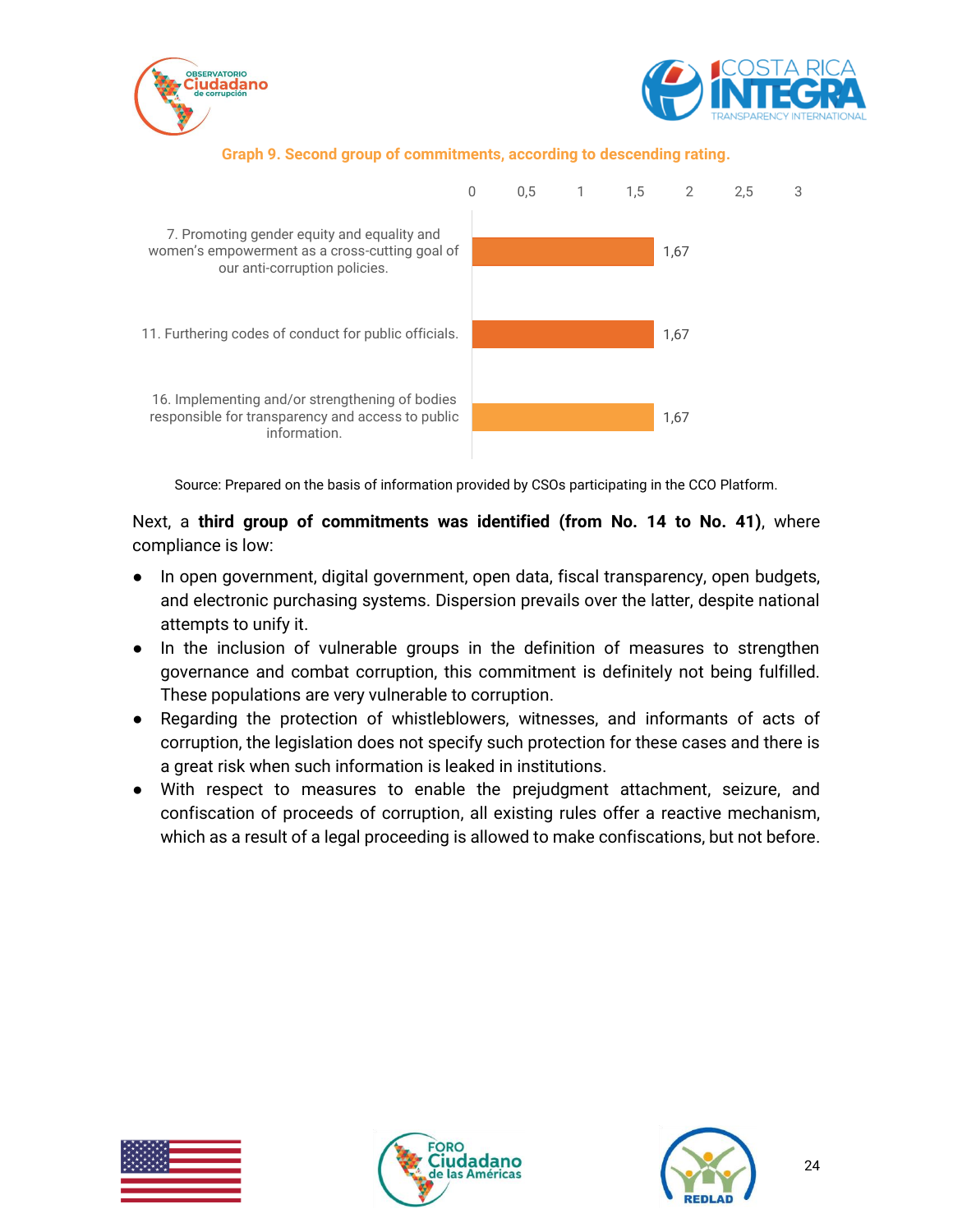



#### **Graph 10. Third group of commitments, according to descending rating.**



Source: Prepared on the basis of information provided by CSOs participating in the CCO Platform.

Finally, there is a **fourth group of commitments (No. 18 and No. 29)**, whose fulfillment is null and void:

- Regarding developing statistics and indicators for assessing the impact of transparency and anti-corruption policies, compliance is poor.
- Finally, the commitment on the inclusion of anti-corruption clauses in all state contracts and records of persons, whether natural or legal, related to money laundering or acts of corruption since there is no course of action, regulatory or practical, in that regard.



**Graph 11. Fourth group of commitments, according to descending rating.**

Source: Prepared on the basis of information provided by CSOs participating in the CCO Platform.

An attempt to explain these nullity commitments could come from three aspects of national life and the way the Costa Rican political system works:





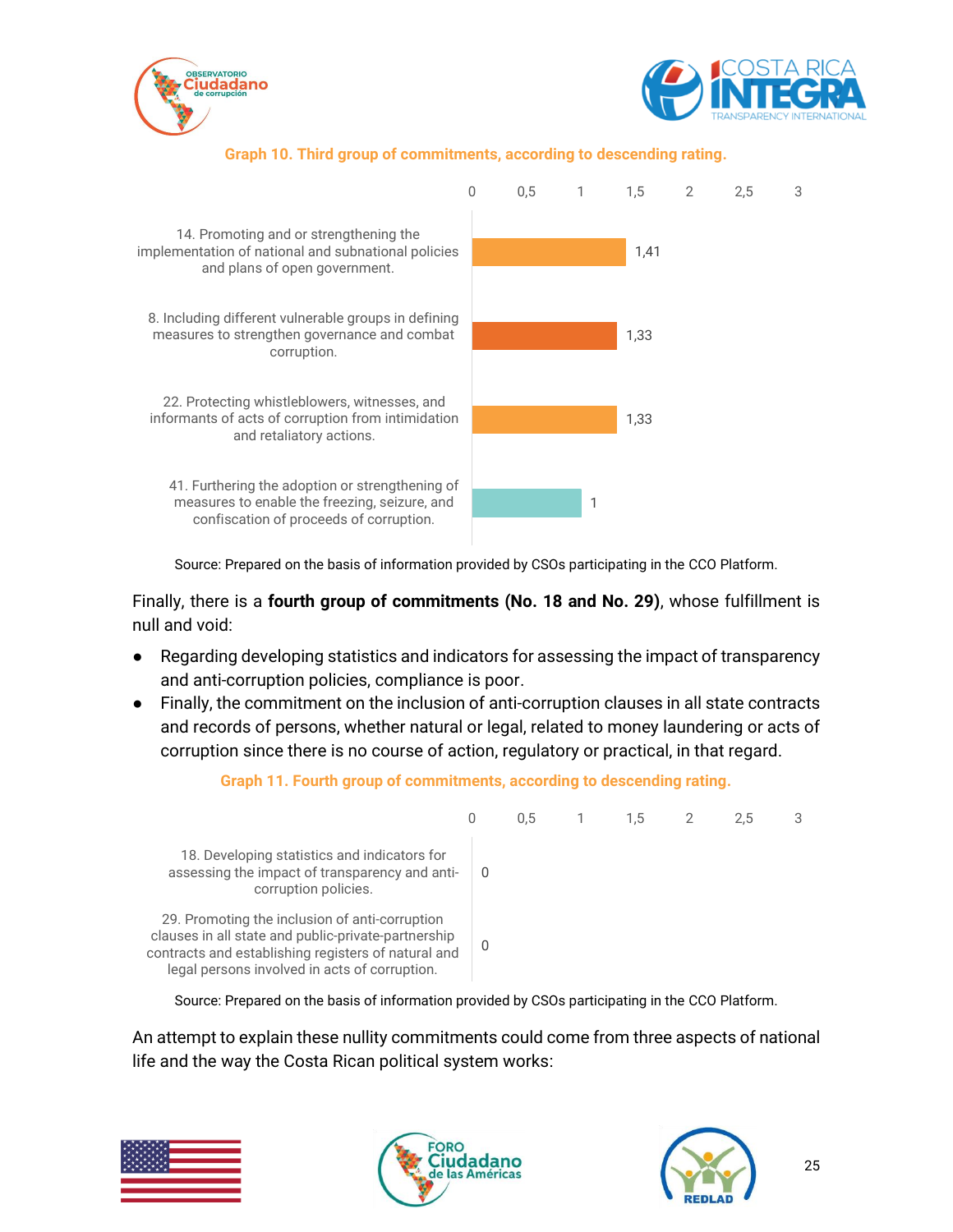



- The *first* aspect is that, having several rules on access to public information and not a General Law on Access to Information, the oldest is privileged and the newest is ignored.
- The *second* aspect is that, if there are no clear sanctions for non-compliance with the rules, then it is discretionary, thereby discouraging their compliance.
- Finally, the *third* aspect is that, in the absence of an obligation to produce basic information, neither this nor the statistics are produced because there are no homogeneous and sufficient data to compare.

Without these statistics, there is no feedback from citizens, and without feedback, there is no room for improvement. The same goes for anti-corruption clauses, there is no rule, there is no obligation. These clauses exist only in a small group of companies that operate to international standards. This reflects a problem in institutional framework as part of the country's organizational culture.

#### <span id="page-25-0"></span>Calls to action on anti-corruption issues

#### <span id="page-25-1"></span>Reinforcement of democratic governance

| <b>Course of Action</b>                                                                                                        | <b>Recommendations</b>                                                                                                                                                              |
|--------------------------------------------------------------------------------------------------------------------------------|-------------------------------------------------------------------------------------------------------------------------------------------------------------------------------------|
|                                                                                                                                | Establish a concrete roadmap to implement changes in gender<br>equality, prevention of conflicts of interest and integrity in<br>public service.                                    |
| The Justice Sector needs to get closer to<br>citizens and delve into system reforms in<br>terms of transparency and integrity. | It is recommended to open data on shareholders and final<br>beneficiaries of public limited companies in order to verify the<br>certainty of the declaration of assets.             |
|                                                                                                                                | It is suggested that a national assessment be made of<br>obstacles to access to information for vulnerable groups as a<br>first step to delve into the inclusion of these citizens. |

#### **Table 2. Calls to action related to reinforcement of democratic governance.**

Source: Prepared by author.

<span id="page-25-2"></span>Transparency, Access to Information, Protection of Whistleblowers, and Human Rights, including Freedom of Expression

#### **Table 3. Calls to action related to Transparency, Access to Information, Protection of Whistleblowers, and Human Rights, including Freedom of Expression.**

| <b>Course of Action</b>                                                                                         | <b>Recommendations</b>                                                                                                                                                 |
|-----------------------------------------------------------------------------------------------------------------|------------------------------------------------------------------------------------------------------------------------------------------------------------------------|
| It is imperative to improve the efficiency of legal<br>proceedings in terms of corruption, resolution times,    | It is suggested to consult vulnerable groups,<br>especially those with disabilities, on the measures<br>that most affect them to have access to public<br>information. |
| witness protection and generation of statistics for<br>decision-making.                                         | It is suggested to expand training processes for<br>justice operators, so they can make better use of<br>LCCFIFP.                                                      |
| It is important to make general decisions, so institutions<br>incorporate into their routines the generation of | It is suggested to implement citizen satisfaction<br>surveys on the services provided.                                                                                 |





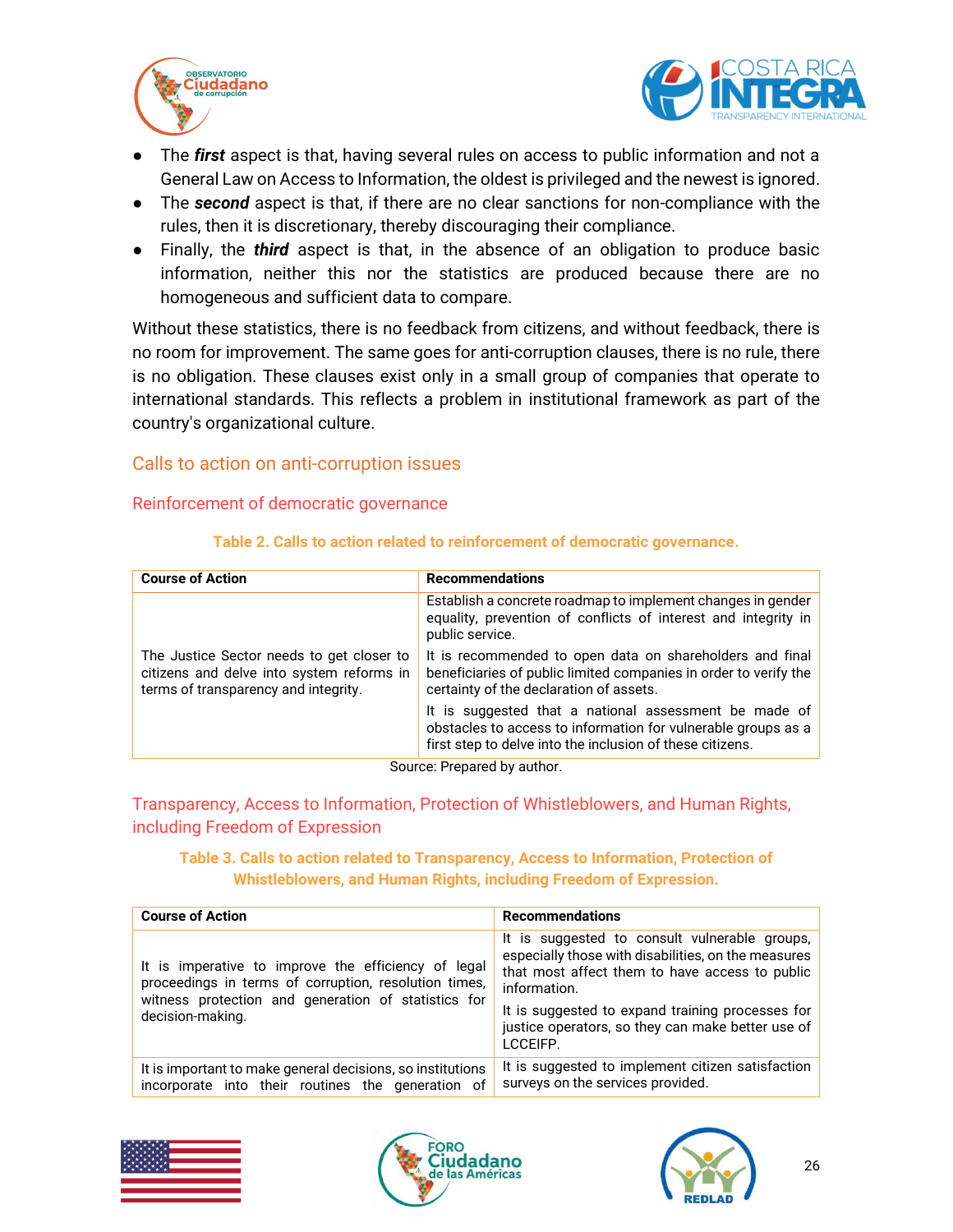



databases and statistics to improve their understanding of the services provided to citizens.

Source: Prepared by author.

### <span id="page-26-0"></span>Financing of political organizations and election campaigns

#### **Table 4. Calls to action related to financing of political organizations and election campaigns.**

| <b>Course of Action</b>                                    | <b>Recommendations</b>                          |
|------------------------------------------------------------|-------------------------------------------------|
| The State is called upon to provide the Supreme Electoral  | It is suggested to make reforms to the law that |
| Tribunal with greater powers to supervise, investigate and | allow to investigate the traceability of        |
| punish the crimes of irregular financing of parties and    | donations, before, during and after election    |
| campaigns, before, during and after their execution.       | campaigns.                                      |

Source: Prepared by author.

#### <span id="page-26-1"></span>Prevention of corruption in public works and public procurement and contracting

#### **Table 5. Calls to action related to prevention of corruption in public works and public procurement and contracting.**

| <b>Course of Action</b>                                                                                    | <b>Recommendations</b>                                                                                                    |
|------------------------------------------------------------------------------------------------------------|---------------------------------------------------------------------------------------------------------------------------|
| Expand institutional improvement plans to develop the                                                      | Implement updated open data indicators in all                                                                             |
| ideal of Open Government and Open State.                                                                   | institutions.                                                                                                             |
| Continue with the review of institutional processes to<br>reduce bureaucracy and complexity of procedures. | Establish, as part of institutional planning, actions<br>for the review of processes aimed at reducing<br>response times. |
| Design a course of political and regulatory action to                                                      | Make executive decisions to drive the legislative                                                                         |
| include, in all State contracts, anti-corruption clauses                                                   | changes required to include anti-corruption clauses                                                                       |
| in their procurement and contracting.                                                                      | in any state contract.                                                                                                    |

Source: Prepared by author.

### <span id="page-26-2"></span>International Legal Cooperation; the Fight Against Bribery, International Corruption, Organized Crime, and Money Laundering; and Asset Recovery

#### **Table 6. Calls to action related to International Legal Cooperation; the Fight Against Bribery, International Corruption, Organized Crime, and Money Laundering; and Asset Recovery.**

| <b>Course of Action</b>                                                                                                                                                 | <b>Recommendations</b>                                                                                                                                            |
|-------------------------------------------------------------------------------------------------------------------------------------------------------------------------|-------------------------------------------------------------------------------------------------------------------------------------------------------------------|
|                                                                                                                                                                         |                                                                                                                                                                   |
| and expand the channels of inter-<br>Improve<br>institutional cooperation, as a tool in the fight against<br>corruption, money laundering and transnational<br>bribery. | It is suggested to conduct operational efficiency<br>studies in these fields that allow establishing<br>institutional efficiency improvement processes.           |
| Design a course of political and regulatory action to<br>be able to enable the prejudgment attachment,<br>seizure, and confiscation of proceeds of corruption.          | Make executive decisions to promote the legislative<br>changes that are required to include the freezing,<br>seizure, and confiscation of proceeds of corruption. |
|                                                                                                                                                                         |                                                                                                                                                                   |

Source: Prepared by author.





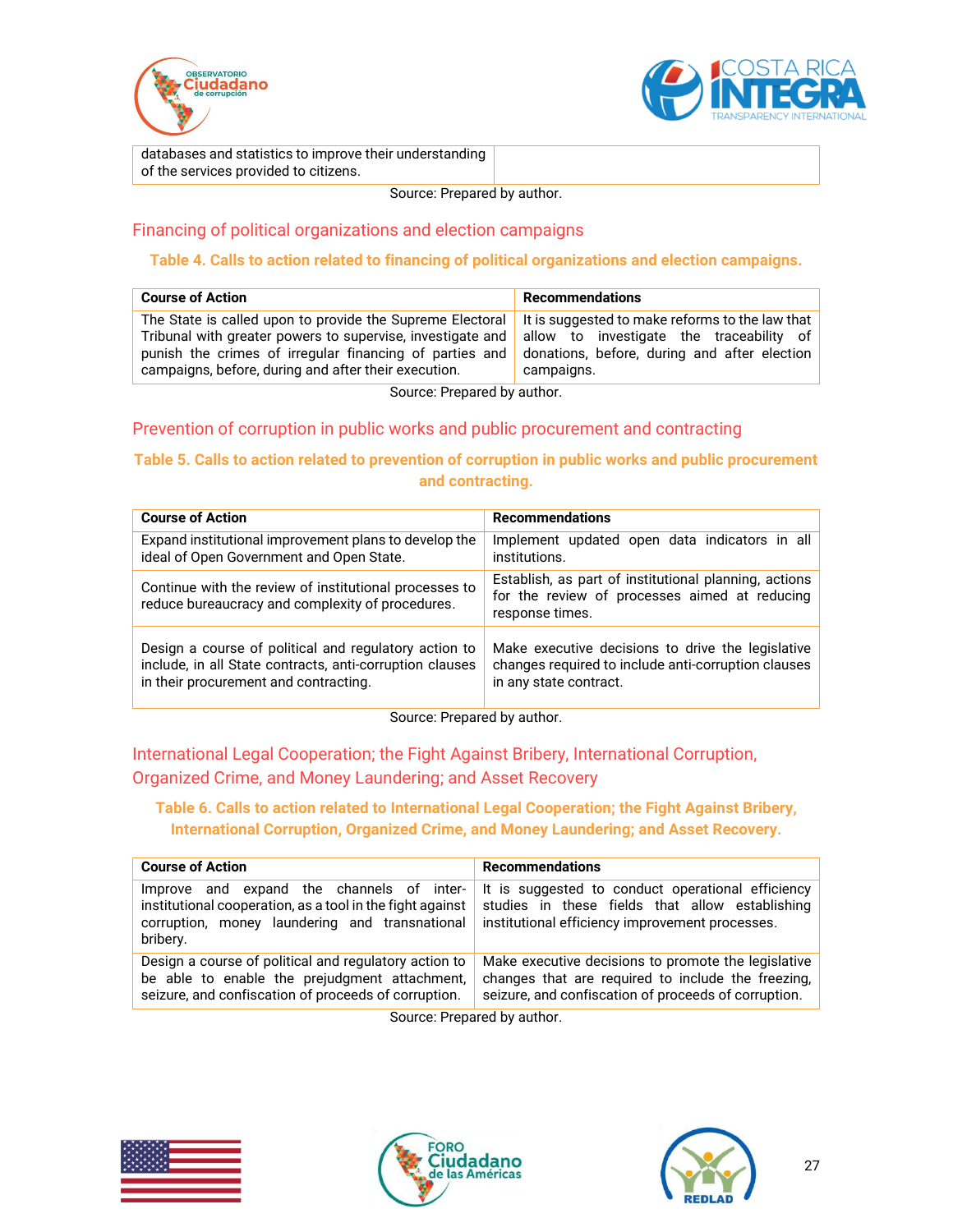



## <span id="page-27-0"></span>**References**

- Comisión Interamericana de Derechos Humanos. (2019). *Corrupción y Derechos Humanos*. pp. 19-32. Disponibilidad en: <https://www.oas.org/es/cidh/informes/pdfs/CorrupcionDDHHES.pdf>
- Centro de Investigación y Estudios Políticos. (2021). Estudio de Opinión Sociopolítica Abril 2021. Disponible en: [https://ciep.ucr.ac.cr/wp-content/uploads/2021/05/Informe](https://ciep.ucr.ac.cr/wp-content/uploads/2021/05/Informe-de-Resultados-del-Estudio-de-Opinión-Sociopol%C3%ADtica-Abril-2021.pdf)[de-Resultados-del-Estudio-de-Opinión-Sociopol%C3%ADtica-Abril-2021.pdf](https://ciep.ucr.ac.cr/wp-content/uploads/2021/05/Informe-de-Resultados-del-Estudio-de-Opinión-Sociopol%C3%ADtica-Abril-2021.pdf)
- Defensoría de los Habitantes. (2020). Índice de Transparencia del Sector Público Costarricense 2020. Disponible en: [http://www.dhr.go.cr/Red\\_de\\_transparencia/indice\\_transparencia/resultados\\_its](http://www.dhr.go.cr/Red_de_transparencia/indice_transparencia/resultados_itsp/2021/Resultados_ITSP_2020_Resumen.pdf) [p/2021/Resultados\\_ITSP\\_2020\\_Resumen.pdf](http://www.dhr.go.cr/Red_de_transparencia/indice_transparencia/resultados_itsp/2021/Resultados_ITSP_2020_Resumen.pdf)
- Foro Ciudadano de las Américas. (2020) Sistematización de agendas Nacionales de la Sociedad Civil a partir de los Escenarios Nacionales del Foro Ciudadano de las Américas. pp. 1-19. Disponible en: [https://proyectopascaorg.files.wordpress.com/2020/12/sistematizacion-de](https://proyectopascaorg.files.wordpress.com/2020/12/sistematizacion-de-agendas-nacionales-de-la-sociedad-civil-a-partir-de-los-escenarios-nacionales-del-foro-ciudadano-de-las-americas-1-1-2.pdf)[agendas-nacionales-de-la-sociedad-civil-a-partir-de-los-escenarios-nacionales-del](https://proyectopascaorg.files.wordpress.com/2020/12/sistematizacion-de-agendas-nacionales-de-la-sociedad-civil-a-partir-de-los-escenarios-nacionales-del-foro-ciudadano-de-las-americas-1-1-2.pdf)[foro-ciudadano-de-las-americas-1-1-2.pdf](https://proyectopascaorg.files.wordpress.com/2020/12/sistematizacion-de-agendas-nacionales-de-la-sociedad-civil-a-partir-de-los-escenarios-nacionales-del-foro-ciudadano-de-las-americas-1-1-2.pdf)
- Foro Ciudadano de las Américas. (2020). Agenda Regional de la Sociedad Civil del Foro Ciudadano de las Américas. pp.1-4. Disponible en: [https://proyectopascaorg.files.wordpress.com/2020/12/agenda-regional-de-la](https://proyectopascaorg.files.wordpress.com/2020/12/agenda-regional-de-la-sc-fca.pdf)[sc-fca.pdf](https://proyectopascaorg.files.wordpress.com/2020/12/agenda-regional-de-la-sc-fca.pdf)
- Programa Estado de la Nación. (2018). Informe Estado de la Nación en desarrollo humano sostenible 2018. pp. 31-46. Disponible en: <https://estadonacion.or.cr/informe/?id=28797234-99af-4c53-b436-7c9a57fb1fe1>
- Programa Estado de la Nación (2020). Informe Estado de la Nación 2020. pp.35-92. Disponibilidad en: [https://estadonacion.or.cr/informe/?id=2c63d393-6c6d-4a24](https://estadonacion.or.cr/informe/?id=2c63d393-6c6d-4a24-bfa0-a3facd5d0afb) [bfa0-a3facd5d0afb](https://estadonacion.or.cr/informe/?id=2c63d393-6c6d-4a24-bfa0-a3facd5d0afb)
- Programa Estado de la Nación. (2020). Informe Estado de la Justicia 2020. pp.57-86. Disponible en: [https://estadonacion.or.cr/informe/?id=ebd90fa7-dddb-42be-abd3](https://estadonacion.or.cr/informe/?id=ebd90fa7-dddb-42be-abd3-cf042a70b417) [cf042a70b417](https://estadonacion.or.cr/informe/?id=ebd90fa7-dddb-42be-abd3-cf042a70b417)





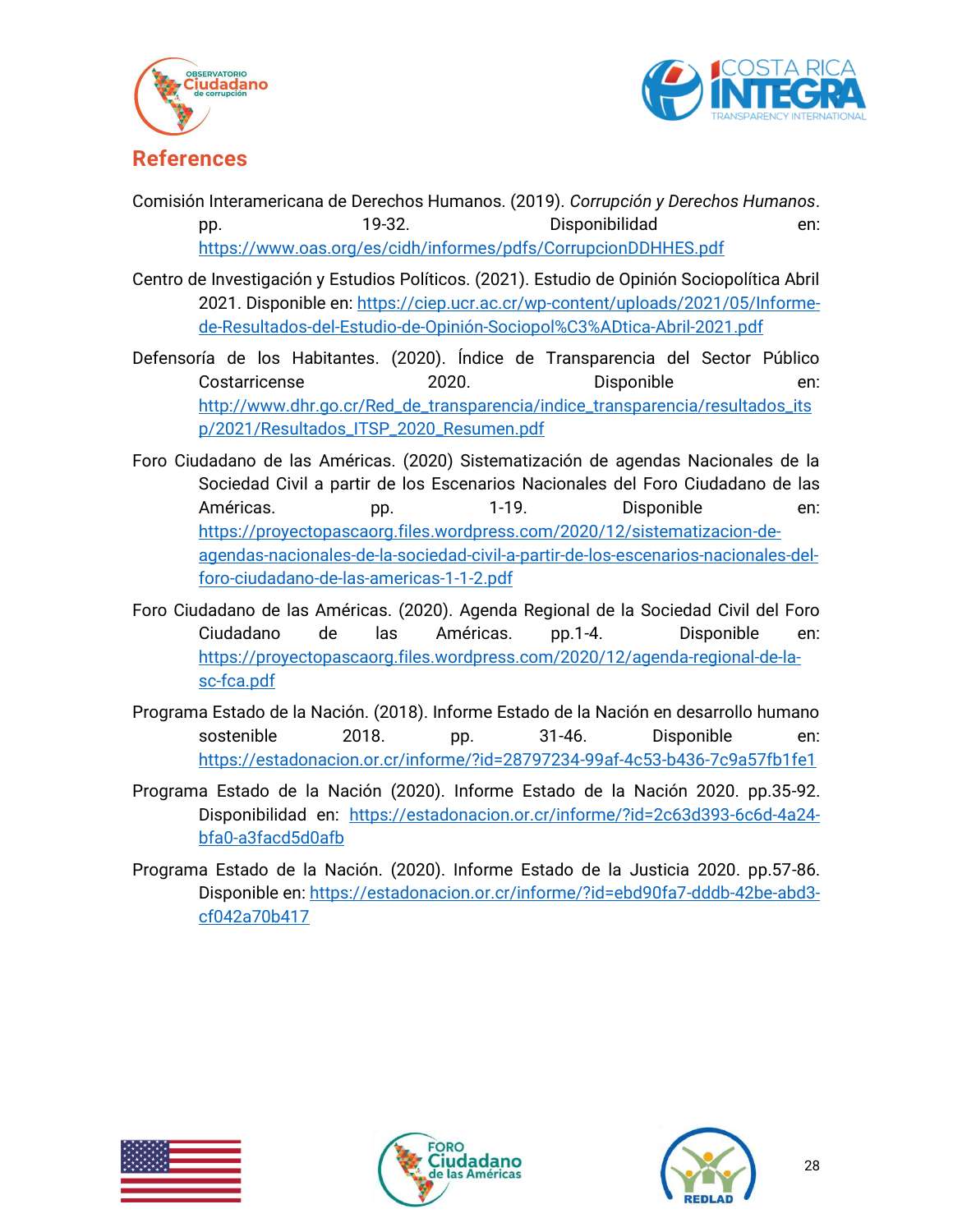



<span id="page-28-0"></span>**Annexes**

<span id="page-28-1"></span>Annex 1: Summary of Monitoring Methodology.

## <span id="page-28-2"></span>Selection of mandates of the Lima Agreement

The prioritization and selection of the 19 commitments to be analyzed by the civil society was based on the following criteria:

- *Sustainability:* Sustainability in anti-corruption initiatives requires a strong institutional framework with clear prevention, control, and sanction functions. Based on this criterion, priority has been given to mandates that focus on strengthening national institutions in the fight against corruption. Sustainability also translates into the development of programs, public policies, and regulatory developments (laws, decrees, resolutions, among others) that address this commitment to fight corruption ratified by the signatory countries of the Lima Agreement.
- *New Approaches:* Understanding that corruption is a complex and multidimensional phenomenon, the criterion of new approaches give priority to mandates that incorporate other perspectives to face corruption, for example the use of data (data science) and new technologies, the inclusion of the perspective of guaranteeing human rights in the fight against corruption, the adoption of actions to assess the damage caused by corruption, the asset recovery, the recognition of the victims of corruption and the protection of whistleblowers, among others.
- *Vulnerable population and other actors:* Under this criterion, mandates that focus on excluded or vulnerable groups and other relevant actors for the fight against corruption, such as the private sector, are selected.
- *Representativeness:* This last criterion seeks to ensure that at least one of the Mandates included in the first five general themes, in which the Lima Agreement is classified, is prioritized.

## <span id="page-28-3"></span>Monitoring progress and compliance with the Lima Agreement

### **Stage 1: Collection of Indicator Information.**

For the analysis of progress and formal compliance with mandates, information was collected according to two types of indicators:

- Regulatory indicators (75): Current legislation that regulates the topics included in the Mandates to the Lima Summit, as well as public policy documents developed as of April 2018.
- Practice indicators (64): Concrete actions or measures taken by the government in response to the anti-corruption mandates acquired at the Lima Summit, with their due sources of verification (interviews, media reports, reports on compliance with Anti-Corruption Mandates and requests for information, among others).





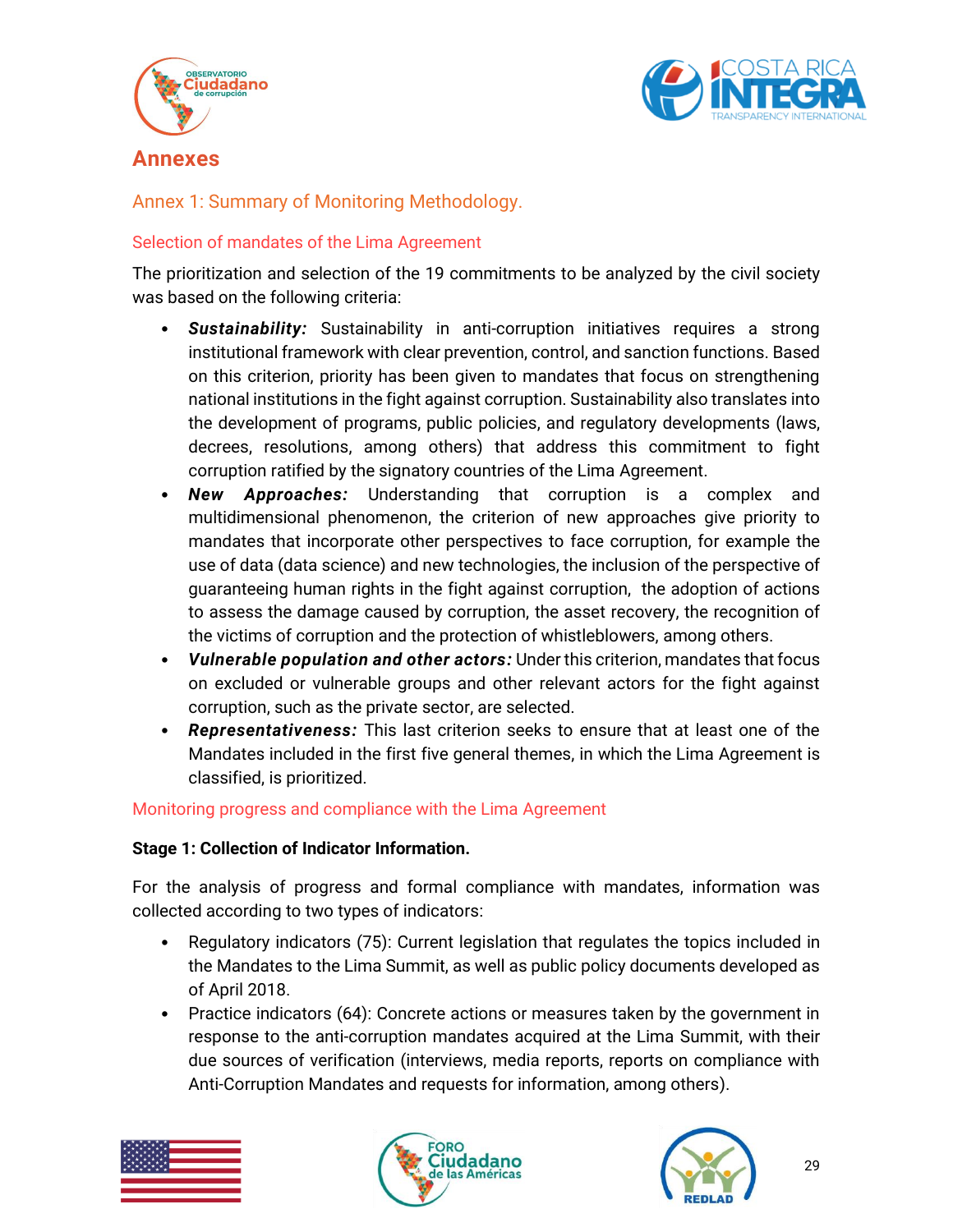



## **Stage 2: Registration of information on the online platform of the Citizen Observatory (CCO).**

From the National Coordination, the information collected in the regulatory indicators, was recorded and follow-up and monitoring were made to the registration of information of practice indicators carried out by CSOs.

### **Stage 3: Assessment of Mandates of the Lima Agreement.**

For the analysis of the progress of each mandate, it was necessary to perform the following steps:

- 1. Record of responses given for policy and practice indicators for each mandate.
- 2. Assessment of progress of each mandate according to three criteria:
	- $\circ$  Effectiveness (E): Establishes to what extent the actions developed by the government as a result of the Lima Agreement contribute to the fight against corruption in the country.
	- $\circ$  Relevance (P): Establishes to what extent the actions developed by the government are timely, convenient, and adequate, according to the economic, institutional and/or social context of the country.
	- $\circ$  Sustainability (S): Determines to what extent the actions carried out to comply with the commitment will have continuity over time.

Once each mandate has been analyzed according to the three criteria, the progress was evaluated according to the following rating scale:

#### **Figure 1. Monitoring Scale of the mandates of the Lima Agreement.**





#### **Stage 4: Socialization Spaces.**

The process of collecting information, registering on the platform, and assessing the mandates was accompanied by the realization of socialization spaces convened by the National Coordination, where topics such as the presentation of methodological aspects, the results of the information of regulatory indicators to CSOs, and the joint discussion of the final balance sheet of each mandate were addressed based on the analysis of assessments to the mandates carried out by CSOs.





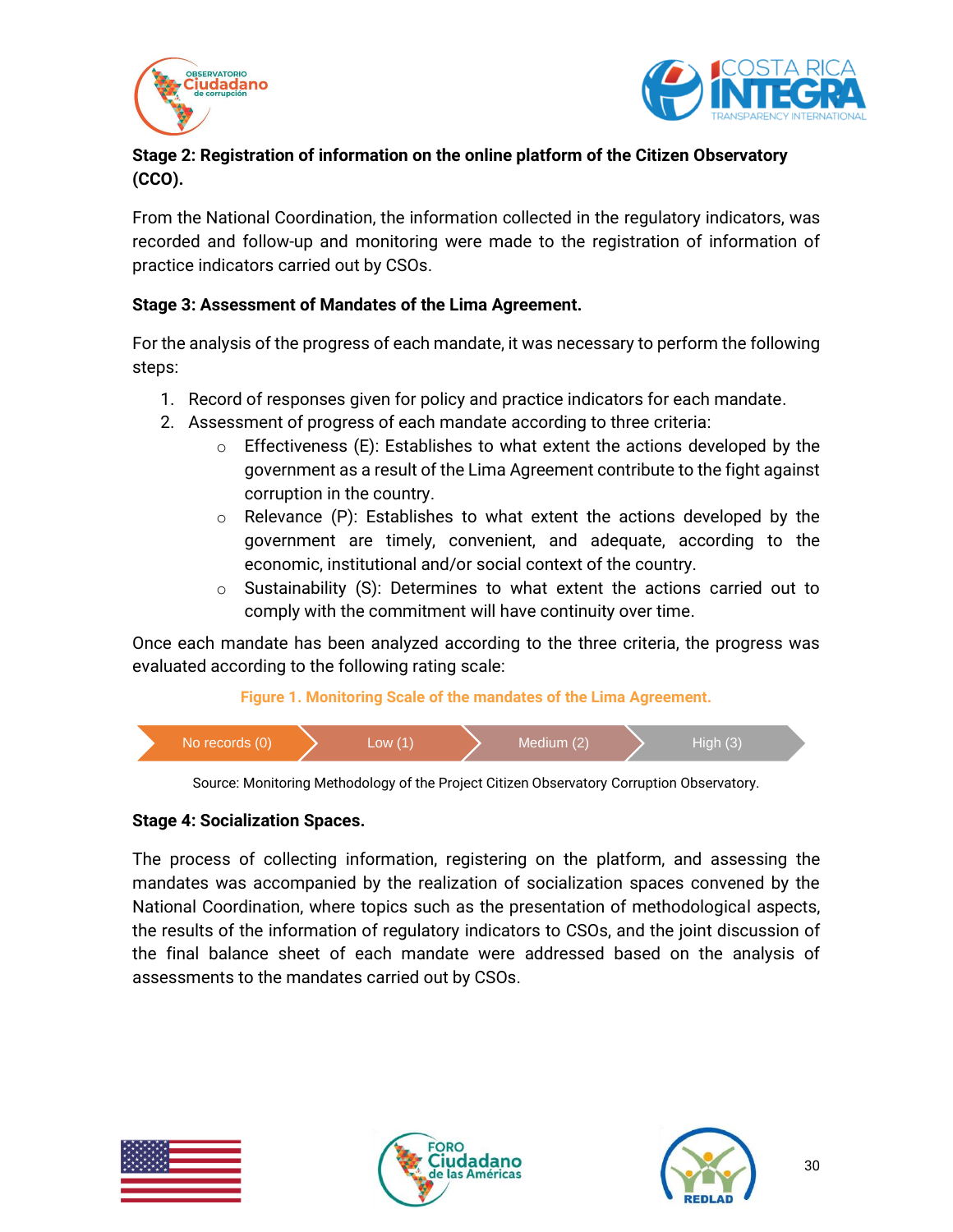



## <span id="page-30-0"></span>Annex 2: Rating of the Lima Agreement in Costa Rica.

#### <span id="page-30-1"></span>Reinforcement of Democratic Governance

#### **Table 7. Follow-up Criteria for Commitments related to Reinforcement of Democratic Governance.**

| <b>Commitment</b>                                                                                                                                                                                                                                                                                                                                        |                | <b>Criteria</b> | Average        |                |
|----------------------------------------------------------------------------------------------------------------------------------------------------------------------------------------------------------------------------------------------------------------------------------------------------------------------------------------------------------|----------------|-----------------|----------------|----------------|
|                                                                                                                                                                                                                                                                                                                                                          |                | P               | S.             |                |
| 2. Strengthening judicial autonomy and independence following applicable inter-<br>American and universal standards on this matter to promote respect for the Rule<br>of Law and access to justice, as well as to promote and encourage policies of<br>integrity and transparency in the judicial system.                                                | 1,89           | 1.89            | 1              | 1.59           |
| 7. Promoting gender equity and equality and women's empowerment as a cross-<br>cutting goal of our anti-corruption policies, through a task force on women's<br>leadership and empowerment that will actively promote cooperation among<br>inter-American institutions and synergies with other international agencies.                                  | $\mathfrak{p}$ | $\mathcal{P}$   | 1              | 1.67           |
| 8. Including different vulnerable groups in defining measures to strengthen<br>governance and combat corruption, recognizing their serious impact on these<br>populations.                                                                                                                                                                               | 1              | $\mathcal{P}$   | 1              | 1.33           |
| 9. Ensuring transparency and equal opportunities in the selection processes of<br>public officials, based on objective criteria, such as merit, equity, and aptitude.                                                                                                                                                                                    | $\mathcal{P}$  | $\mathcal{P}$   | $\mathcal{P}$  | $\mathcal{P}$  |
| 10. Promoting the adoption of measures to prevent conflicts of interest, as well<br>as the submission of declarations of assets and financial information by public<br>officials, as appropriate.                                                                                                                                                        | $\overline{2}$ | $\mathbf{2}$    | $\overline{2}$ | $\overline{2}$ |
| 11. Furthering codes of conduct for public officials that contain high standards<br>of ethics, probity, integrity, and transparency, using as a point of reference the<br>"Guidelines for the Management of Policies for Probity in the Public<br>Administrations of the Americas" and urging the private sector to develop<br>similar codes of conduct. | $\mathcal{P}$  | $\mathcal{P}$   | $\mathbf{1}$   | 1.67           |

Source: Platform of the Citizen Observatory Corruption Observatory.

## <span id="page-30-2"></span>Transparency, Access to Information, Protection of Whistleblowers, and Human Rights, including Freedom of Expression

#### **Table 8. Follow-up Criteria for Commitments related to Transparency, Access to Information, Protection of Whistleblowers, and Human Rights, including Freedom of Expression.**

| <b>Commitment</b>                                                                                                                                                                                                                                                                                                                                                                                                                                                                                                                                                 |               | <b>Criteria</b> |    | Average |  |
|-------------------------------------------------------------------------------------------------------------------------------------------------------------------------------------------------------------------------------------------------------------------------------------------------------------------------------------------------------------------------------------------------------------------------------------------------------------------------------------------------------------------------------------------------------------------|---------------|-----------------|----|---------|--|
|                                                                                                                                                                                                                                                                                                                                                                                                                                                                                                                                                                   |               | P               | S. |         |  |
| 13. Continuing to strengthen national anti-corruption measures or systems and<br>enhancing conditions for the effective participation of civil society, social<br>organizations, academia, the private sector, citizens, and other social actors in<br>monitoring government performance, including the development of prevention<br>mechanisms, channels for reporting possible acts of corruption and facilitating the<br>work of watchdogs, including other citizen oversight mechanisms, and<br>incentivizing the adoption of digital means of participation. | $\mathcal{P}$ | 2               | 2  | 2       |  |
| 14. Promoting and/or strengthening the implementation of national and<br>subnational policies and plans of open government, digital government, open data,<br>fiscal transparency, open budgeting, digital procurement systems, public<br>contracting, and a public registry of State suppliers, considering towards that end<br>the participation of civil society and other social actors.                                                                                                                                                                      | 1,22          | $\mathcal{P}$   |    | 1.41    |  |
| 15. Consolidating the autonomy and independence of high-level oversight bodies.                                                                                                                                                                                                                                                                                                                                                                                                                                                                                   | 2             | 2               | 2  | 2       |  |
|                                                                                                                                                                                                                                                                                                                                                                                                                                                                                                                                                                   |               |                 |    |         |  |





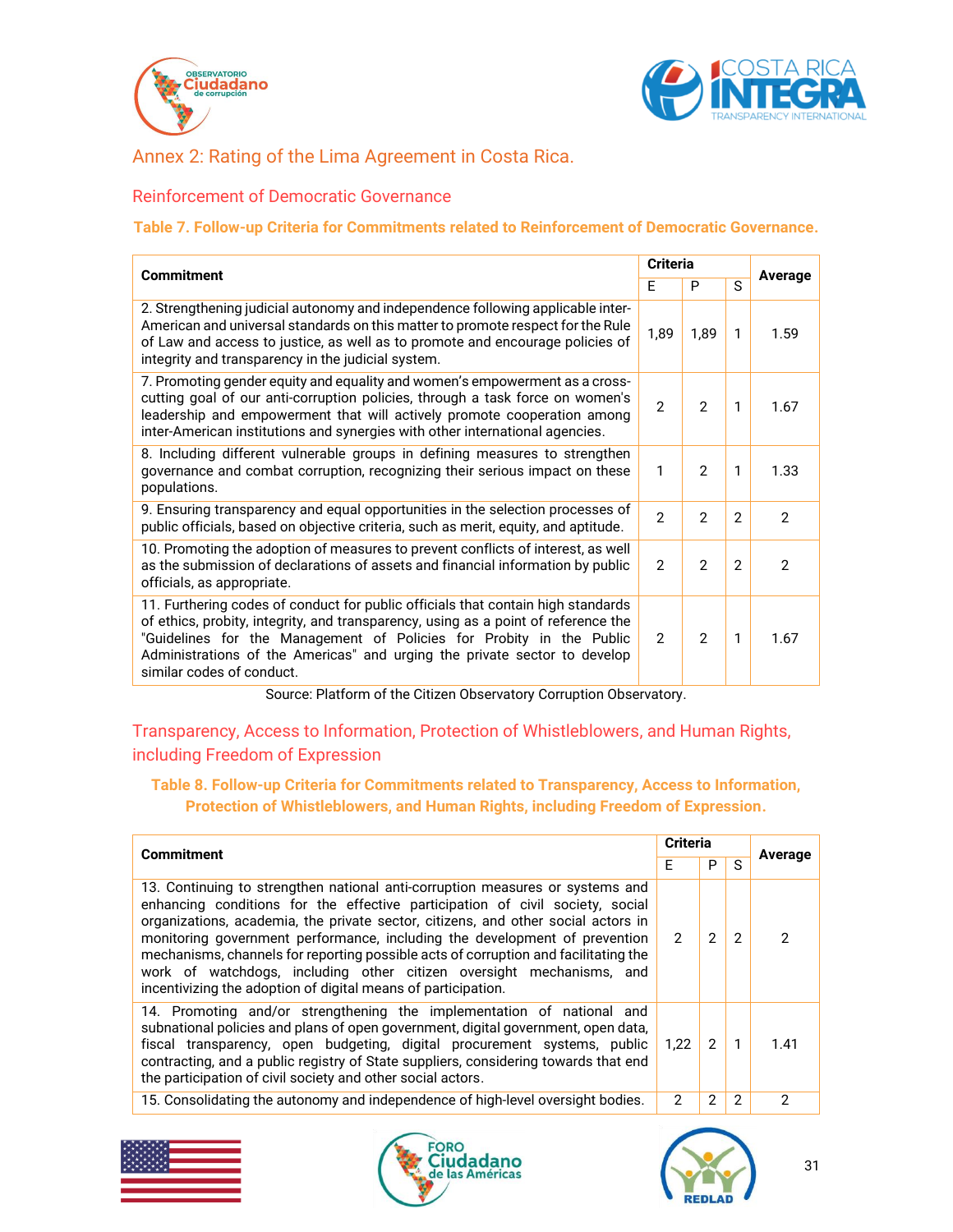



| 16. Implementing and/or strengthening of bodies responsible for transparency and<br>access to public information, based on applicable international best practices.                                                                                                                                                                                     | 2 | 2        | 1.67 |
|---------------------------------------------------------------------------------------------------------------------------------------------------------------------------------------------------------------------------------------------------------------------------------------------------------------------------------------------------------|---|----------|------|
| 18. Developing statistics and indicators in our countries for assessing the impact<br>of transparency and anti-corruption policies and advancing government capacity<br>in this field.                                                                                                                                                                  |   | $\Omega$ |      |
| 21. Promoting the adoption and/or strengthening of legislative measures to<br>criminalize acts of corruption and related offenses consistent with the United<br>Nations Convention against Corruption (UNCAC), the United Nations Convention<br>against Transnational Organized Crime, and the Inter-American Convention against<br>Corruption (IACAC). | 3 | 3        | 2.33 |
| 22. Protecting whistleblowers, witnesses, and informants of acts of corruption<br>from intimidation and retaliatory actions.                                                                                                                                                                                                                            |   | 2        | 1.33 |

Source: Platform of the Citizen Observatory Corruption Observatory

#### <span id="page-31-0"></span>Financing of Political Organizations and Election Campaigns

#### **Table 9. Follow-up Criteria for Commitments related to Financing of Political Organizations and Election Campaigns.**

| <b>Commitment</b>                                                                                                                                                                                                                                                                                                                                                                                                              |   | <b>Criteria</b> |               | Average |
|--------------------------------------------------------------------------------------------------------------------------------------------------------------------------------------------------------------------------------------------------------------------------------------------------------------------------------------------------------------------------------------------------------------------------------|---|-----------------|---------------|---------|
|                                                                                                                                                                                                                                                                                                                                                                                                                                |   | Þ               | $\sim$        |         |
| 25. Encouraging adoption and/or strengthening of measures to promote<br>transparency, accountability, appropriate accounting, and use of the banking system<br>for income and expenditures of political organizations and parties, especially those<br>related to their electoral campaigns, in order to guarantee the licit origin of the<br>contributions and penalizing anyone involved in accepting illicit contributions. | 2 | C               | $\mathcal{D}$ | າ       |

Source: Platform of the Citizen Observatory Corruption Observatory.

#### <span id="page-31-1"></span>Prevention of Corruption in Public Works and Public Procurement and Contracting

#### **Table 10. Follow-up Criteria for Commitments related to Prevention of Corruption in Public Works and Public Procurement and Contracting.**

| <b>Commitment</b>                                                                                                                                                                                                                                                                        |              | <b>Criteria</b> |      | Average      |
|------------------------------------------------------------------------------------------------------------------------------------------------------------------------------------------------------------------------------------------------------------------------------------------|--------------|-----------------|------|--------------|
|                                                                                                                                                                                                                                                                                          | F            | P               | -S   |              |
| 27. Promoting the use of digital systems for government procurement and<br>contracting of services and public works, to ensure disclosure, transparency,<br>citizen oversight, and effective accountability.                                                                             | $\mathbf{2}$ | 2               | 1.75 | 1.92         |
| 29. Promoting the inclusion of anti-corruption clauses in all state and public-<br>private-partnership contracts and establishing registers of natural and legal<br>persons involved in acts of corruption and money laundering with a view to<br>ensuring that they are not contracted. | $\Omega$     |                 | 0    | <sup>0</sup> |
| 33. Implementing measures to reduce bureaucracy and simplify administrative<br>processes at all levels of government in order to prevent corruption.                                                                                                                                     | 2            | 2               | 3    | 2            |

Source: Platform of the Citizen Observatory Corruption Observatory.